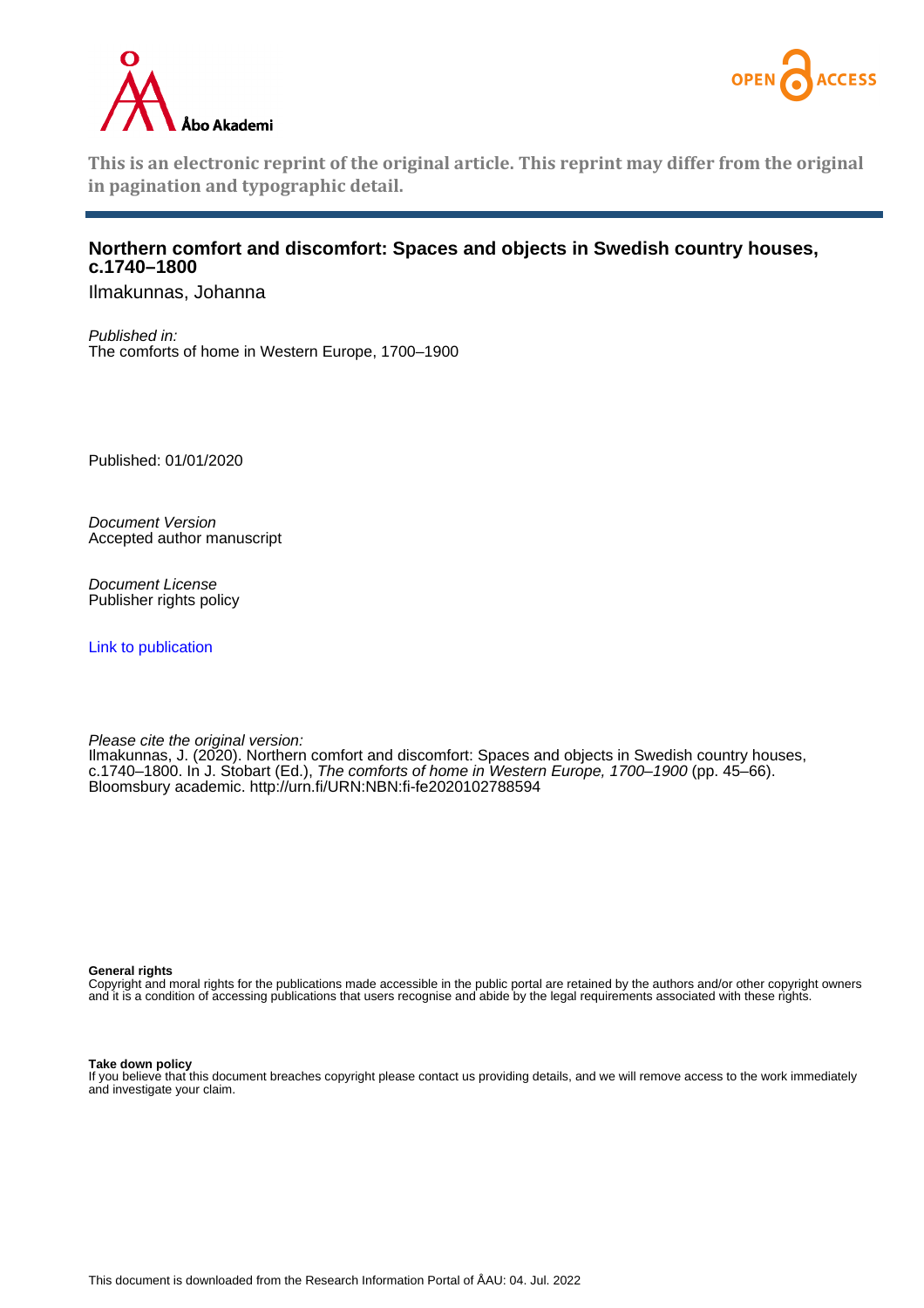This is a final draft of a chapter published in Jon Stobart (ed.), *Home comforts: Making domestic space comfortable, c.1700–1900* (London: Bloomsbury Academic, 2020), 45–66. Please refer directly to the published version.

# Northern comfort and discomfort: Spaces and objects in Swedish country houses, c.1740–1800

### Johanna Ilmakunnas

<u>.</u>

Throughout Europe, a house and an estate were valuable economic, socio-political and cultural resources for landowning elites from the early modern period to the Second World War, and even beyond. A house represented the status and values of the elites, whether belonging to the nobility or aristocracy, or aspiring to social elevation. Furthermore, the house was often – but not necessarily always – a home for the owner family and it offered its inhabitants both bodily and mental comfort. Recent research on European country houses has stressed the complex role the house and estate had locally, nationally and globally.<sup>1</sup> For Sweden, scholarship on eighteenth-century country houses has explored the architecture of and representational spaces at country houses,<sup>2</sup> the house and estate as economic and social unifications, <sup>3</sup> or country house and the

<sup>1</sup> See, for example, Anna-Sophia von Celsing and Rebecka Millhagen Adelsvärd ,ed., *Biby: Ett fideikommis berättar* (Stockholm: Bokförlaget Langenskiöld, 2014); Joachim Eibach and Inken Schmidt-Voges, ed., *Das Haus in der Geschichte Europas: Ein Handbuch* (Oldenburg: De Gruyter, 2015); Michel Figeac, *La douceur des Lumières: Noblesse et art de vivre en Guyenne au XVIII<sup>e</sup> siècle* (Bordeaux: Mollat Éditions, 2001); Margot Finn and Kate Smith, ed., *The East India Company at Home, 1757–1857* (London: UCL Press, 2018); Judith S. Lewis, 'When a House Is Not a Home: Elite English Women and the Eighteenth-Century Country House', *Journal for British Studies* 48, no. 2, Special Issue on Material Culture (2009): 366–363; Jon Stobart and Mark Rothery, *Consumption and the Country House* (Oxford: Oxford University Press, 2016). <sup>2</sup> Göran Alm & al., *Carl Hårleman: Människan och verket* (Stockholm: Byggförlaget, 2000); Gösta Selling, *Svenska herrgårdshem under 1700-talet: Arkitektur och inredning 1700–1780* (Stockholm: Albert Bonniers förlag, 1937).

<sup>3</sup> Anna-Maria Åström, *'Sockenboarne': Herrgårdskultur i Savolax 1790–*1850 (Helsingfors: Svenska litteratursällskapet i Finland, 1993); Olle Sirén, *Malmgård: Grevliga ätten Creutz' stamgods* (Helsingfors: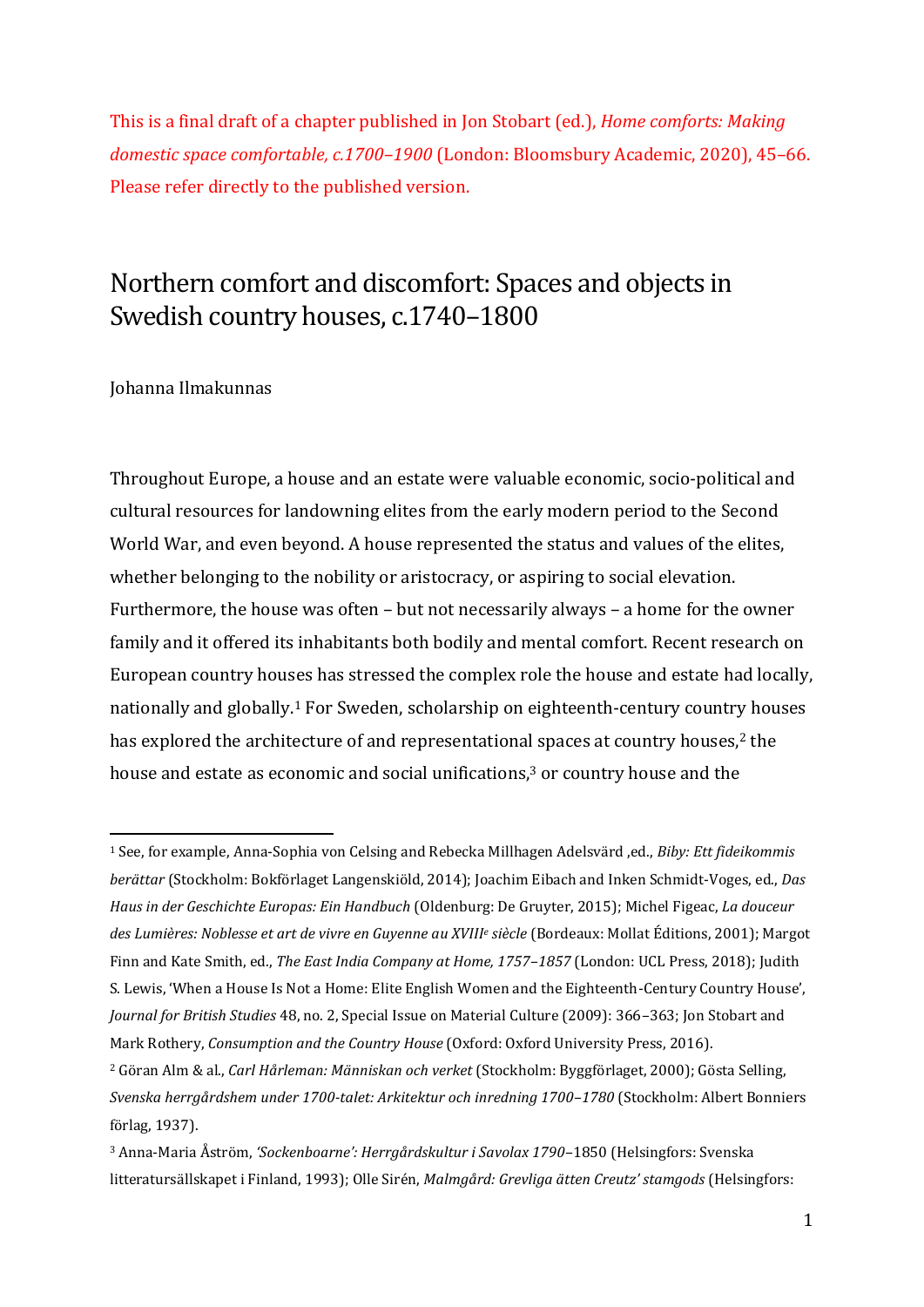everyday life, <sup>4</sup> among other topics. Moreover, the history of Swedish country houses and manor houses is not limited to the present-day boundaries of Sweden. To understand country house culture in Northern Europe, it is important to remember that large parts of today's Finland were integral to the Swedish realm from the twelfth century until 1809. Thus, when referring in this chapter to Sweden and Swedish country houses, I denote eighteenth-century Sweden, including present day Finland.

In their comparative paper on comfort in English and Swedish eighteenth-century country houses, Jon Stobart and Christina Prytz have analysed comfort as a concept and the use of the word 'comfort' (*bekvämlighet* in Swedish). In their analysis, comfort is essentially well-being, both physical and mental, and is strongly linked to warmth and airiness, but also to social relations. <sup>5</sup> Their analysis draws on the work of John Crowley who discusses comfort as physical well-being and as access to warmth and light, arguing that towards the end of the eighteenth century, for people physical comfort became more important than aspects of appearance, fashion or taste.<sup>6</sup> Similarly, Joan DeJean suggests that the period of 1670–1765 was in Paris an 'age of comfort', linking modern comfort to the rise of urban aristocratic culture and informality in late-seventeenthcentury Paris and to the emergence of a consumer culture, innovations and the availability of consumer goods that added physical comfort. <sup>7</sup> Since the Swedish aristocracy had close connections to France, the new ideas of comfort were rapidly

Svenska litteratursällskapet i Finland, 1984); Olle Sirén, *Sarvlaks: Gårdshushållningen och gårdssamhället från 1600-talet till 1900-talet* (Helsingfors: Svenska litteratursällskapet i Finland, 1980); Göran Ulväng, Herrgårdarnas historia: Arbete, liv och bebyggelse på uppländska herrgårdar (Hedemora: Hallgren & Björklund Förlag, 2008); Göran Ulväng, *Hus och gård i förändring: Uppländska herrgårdar, boställen och bondgårdar under 1700- och 1800-talens agrara revolution* (Hedemora: Gidlund, 2004).

<sup>4</sup> Johanna Ilmakunnas, *Ett ståndsmässigt liv: Familjen von Fersens livsstil på 1700-talet* (Helsingfors and Stockholm: Svenska litteratursällskapet i Finland and Atlantis, 2012; Henrika Tandefelt, ed., *Sarvlax: Herrgårdshistoria under 600 år* (Helsingfors: Svenska litteratursällskapet i Finland, 2010).

<sup>5</sup> Jon Stobart and Christina Prytz, 'Comfort in English and Swedish Country Houses', *Social History* 43, no. 2 (2018): 234–58.

<sup>6</sup> John E. Crowley, *The Invention of Comfort: Sensibilities and Design in Early Modern Britain and Early America* (Baltimore: John Hopkins University Press, 2001).

<sup>7</sup> Joan DeJean, *The Age of Comfort: When Paris Discovered Casual – and the Modern Home Began* (New York: Bloomsbury, 2009).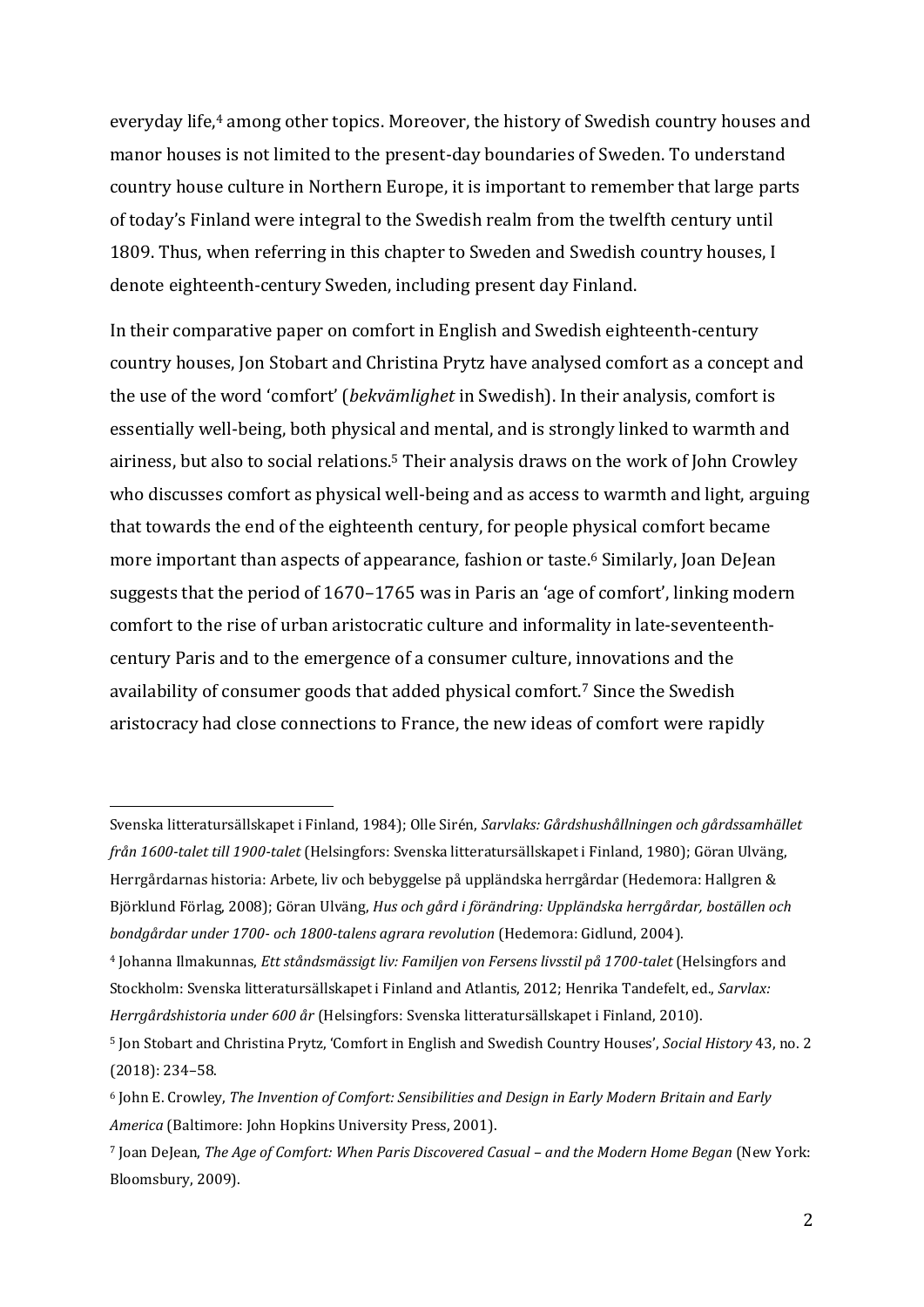imported and in many ways also adapted to Swedish context.<sup>8</sup> Marie-Odile Bernez links comfort and a comfortable lifestyle to material well-being and a critique of luxury, arguing that, in Britain especially, material comfort was morally superior to (French) luxury.<sup>9</sup> In Sweden too, public discussion of luxury and necessity affected how country houses were build and decorated.<sup>10</sup>

In this chapter, I will analyse how country houses were constructed as comfortable and convenient homes, and how comfort was created in Northern European context, focusing especially on architecture, space and the display of objects in houses. Comfort is here understood as an analytical tool, since it was seldom used explicitly in my sources. My analysis draws on comfort defined by Crowley, DeJean, and Stobart and Prytz as physical and mental well-being linked to furniture, space, and thermal conditions, but also to human relations at home. Firstly, I will explore how new ideas about architecture influenced the distribution of spaces in country houses and how ideals were accommodated to practicalities. Secondly, I will examine objects such as armchairs, movable desks or quilted textiles that enabled new comfortable lifestyle, and how these objects were displayed and used in the house. Thirdly, I will discuss how comfort and discomfort was pictured in text and image. Finally, as a conclusion, I will discuss how, or, indeed, whether, country houses were experienced as homes in eighteenth-century Sweden and in what ways technology, architecture and spaces, objects and things influenced feelings of home.

<sup>8</sup> Johanna Ilmakunnas, 'Aristocratic Townhouse as Urban Space: The Fersen Palace in Eighteenth-Century Stockholm', in *Gendering Spaces in European Towns, 1500–1914*, ed., Elaine Chalus and Marjo Kaartinen (New York and London: Routledge, 2019), 15–31; Johanna Ilmakunnas, 'French Fashions: Aspects of Elite Lifestyle in Eighteenth-Century', in *A Taste for Luxury in Early Modern Europe: Display, Acquisition and Boundaries,* ed. Johanna Ilmakunnas and Jon Stobart (London: Bloomsbury Academic, 2017), 243–63; Charlotta Wolff, *Vänskap och makt: Den svenska politiska eliten och upplysningstidens Frankrike* (Helsingfors and Stockholm: Svenska litteratursällskapet i Finland and Atlantis, 2005); see also DeJean, *The Age of Comfort*, passim.

<sup>9</sup> Marie-Odile Bernez, 'Comfort, the Acceptable Face for Luxury: An Eighteenth-Century Cultural Etymology', *Journal for Early Modern Cultural Studies*, 14, no. 3 (2014): 3–21.

<sup>10</sup> See, for example, Ilmakunnas, *Ett ståndsmässigt liv*; see also Leif Runefelt, *Att hasta mot undergången: Anspråk, flyktighet, förställning i debatten om konsumtion i Sverige 1730–1830* (Lund: Nordic Academic Press, 2015).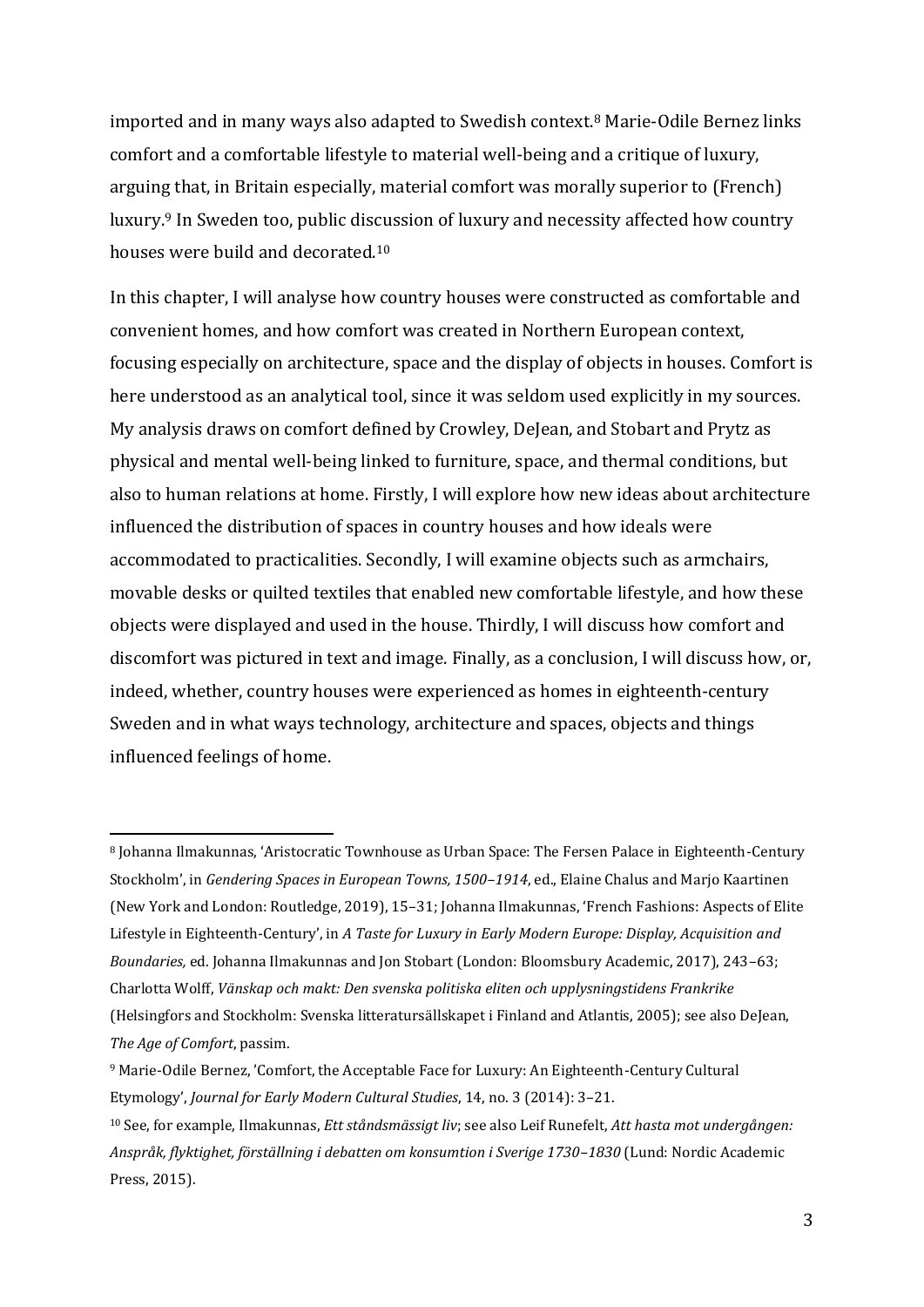### *Architecture, technology and comfort*

<u>.</u>

From the early eighteenth century onwards, European country house architecture was deeply influenced by novel ideals of architecture and display of rooms, presented by the French architects Charles Étienne Briseux (1680–1754) and Jacques-François Blondel (1705–1774) in their influential treatises on the architecture of country and town houses. As Aurélien Davrius argues in his contribution to this collection and elsewhere, the innovations in spatial distribution of French eighteenth-century country houses shaped comforts and conveniences of the habitants of country houses.<sup>11</sup> These ideals were imported into Sweden mainly by Baron Carl Hårleman (1700–1753), an architect educated in Rome and Paris. Hårleman was an architect of royal and aristocratic houses, and his influence on religious and secular architecture was incontestable. Hårleman's designs were engraved and printed as model drawings for different types of buildings.<sup>12</sup> In 1755, Captain Carl Wijnblad (1705–1768) published in Swedish a collection of architectural plans of country houses in a number of sizes, forms and spatial arrangements. Wijnblad's designs were strongly influenced by the work of Hårleman, Blondel and Briseaux, and introduced architectural novelties such as small rooms with specific use, passageways, staircases and servants' quarters, as well as dining rooms to a larger audience. Yet Wijnblad did not slavishly follow French precedents, situating the principal rooms on the first floor, whereas Blondel placed them on the ground floor (Figure 1). <sup>13</sup> Since Wijnblad's model book included both extravagant palaces and modest

<sup>11</sup> Aurélien Davrius, *Jacques-François Blondel, architecte des Lumières* (Paris: Classiques Garnier, 2018). <sup>12</sup> Göran Alm, *Carl Hårleman och den svenska rokokon* (Lund: Bokförlaget Signum, 1993), 79–85, 120–21; Johan Mårtelius, 'Mönsterbildaren', in Göran Alm & al., *Carl Hårleman och den svenska rokokon* (Lund: Bokförlaget Signum, 1993), 285–99.

<sup>13</sup> Carl Wijnblad, *Ritningar på fyratio wåningshus af sten, och trettio af träd, samt åtskilliga lusthus, m.m. För högloflige ridderskapet och adelen, samt andra ståndspersoner på landet; uti 25 kopparstycken med bifogad förklaring och uträkning* (Stockholm, 1755); Carl Wijnblad, *Ytterligare tilökning af ritningar på wåningshus, sextio af sten och tiugu af träd, samt hwarjehanda flygel-byggnader och pavillons, med anmärkningar ledande til et fördelaktigt och sparsamt desze byggnaders utförande, såsom ock uträkning på de förnämsta härtil hörande materialier, hwarjemte följer, anwisning til de i detta wärk nyttiade toscaniske, doriske och joniske ordernes indelning och bruk, tillika med particuliere ritningar på gårds-hus och husportar samt fönster; ännu tio utkast af general-planer, gårdar til behörig beqwämlighet, ordning och skick at*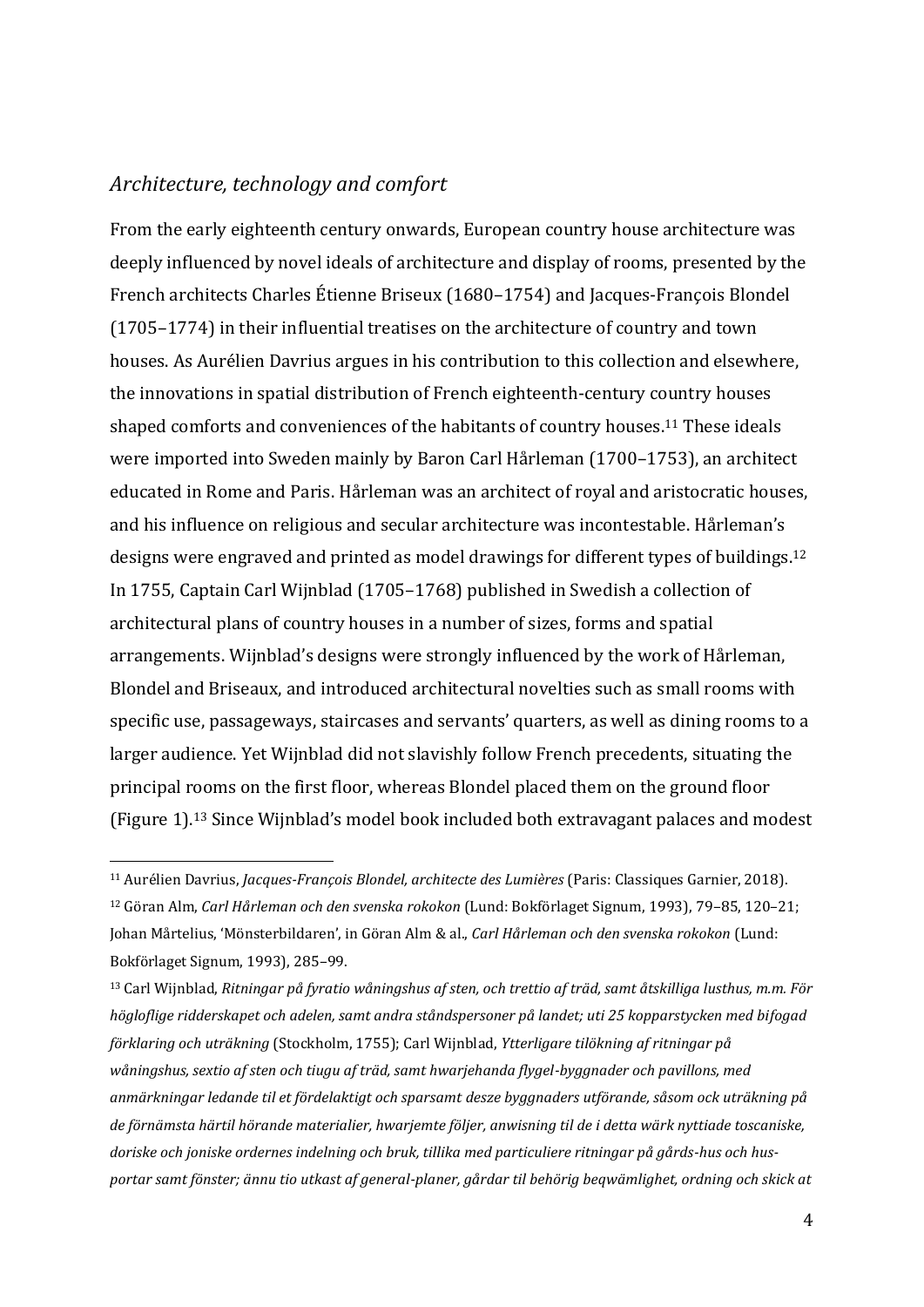one-floor houses with an attic, the plans were widely followed and influenced dwellings across social strata.<sup>14</sup>

### Figure 1 here

//[caption]// Figure 1. Plate VII from Carl Wijnblad's *Ritningar på fyrtio våningshus*, printed in Stockholm 1755. Photo Lund University Library. CC PD.//

Carl Hårleman and most of his clients belonged to the Swedish aristocracy that spent years in France, where they had opportunities to acquaint themselves with aristocratic houses and new, more comfortable living standards that appeared from the midseventeenth century onwards.<sup>15</sup> In Sweden, Hårleman's clients wished to build modern country houses that replaced vast and cold seventeenth-century palaces or to renovate old houses. From 1630 to 1680, the Swedish aristocracy engaged in a frenetic episode of building lavish country houses that displayed the political and economic power of their family. <sup>16</sup> These baroque houses were influenced by Dutch, French and Italian architecture, priority being given to the outer appearance of a house, to communicate the status and wealth of the owner, while thermal comfort or the usability of space were less significant.<sup>17</sup> Whether they were houses rather than homes when erected would be another research question; arguably, they became homes in the eighteenth century when refurnished, redesigned and remodelled according to the needs and wants of those who lived at the house and according to technological and architectural

*anlägga, jämwäl ock til mält- brygg- och bränhus samt iskiällare, med flere inrättningar för landthushållningen: uti 26 kopparstycken anwist, och högloflige ridderskapet och adelen, samt andra ståndspersoner på landet, til tienst och nytta. Senare delen* (Stockholm 1756); see also Carl Wijnblad, *Tilökning af General-planer til tio sätesgårdar, förestälte uti 11 kopparstycken med deras förklaring* (Stockholm, 1765). <sup>14</sup> See Johannes Daun and Christer Ahlberger, ed., *Bondeherrgårdar: Den nyrika bondeklassens gårdar 1750–1850* (Lund: Nordic Academic Press 2018) on how wealthy farmers' houses (*bondgård*) resembled manor houses (*herrgård*).

<sup>15</sup> On the novel standards for aristocratic living in seventeenth-century France, see, for example, DeJean, *The Age of Comfort* and Nina Lewallen, 'Architecture and Performance at the Hôtel du Maine in Eighteenth-Century Paris', *Studies in the Decorative Arts,* 17:1 (Fall–Winter 2009–2010): 2–32.

<sup>16</sup> Fredric Bedoire, *Guldålder: Slott och politik i 1600-talets Sverige* (Stockholm: Bonnier, 2001).

<sup>17</sup> On Dutch influences in Sweden, see Badeloch Vera Noldus, *Town Houses and Country Estates: Dutch Architecture in Sweden* (Stockholm: Embassy of the Kingdom of the Netherlands in Stockholm, 2013).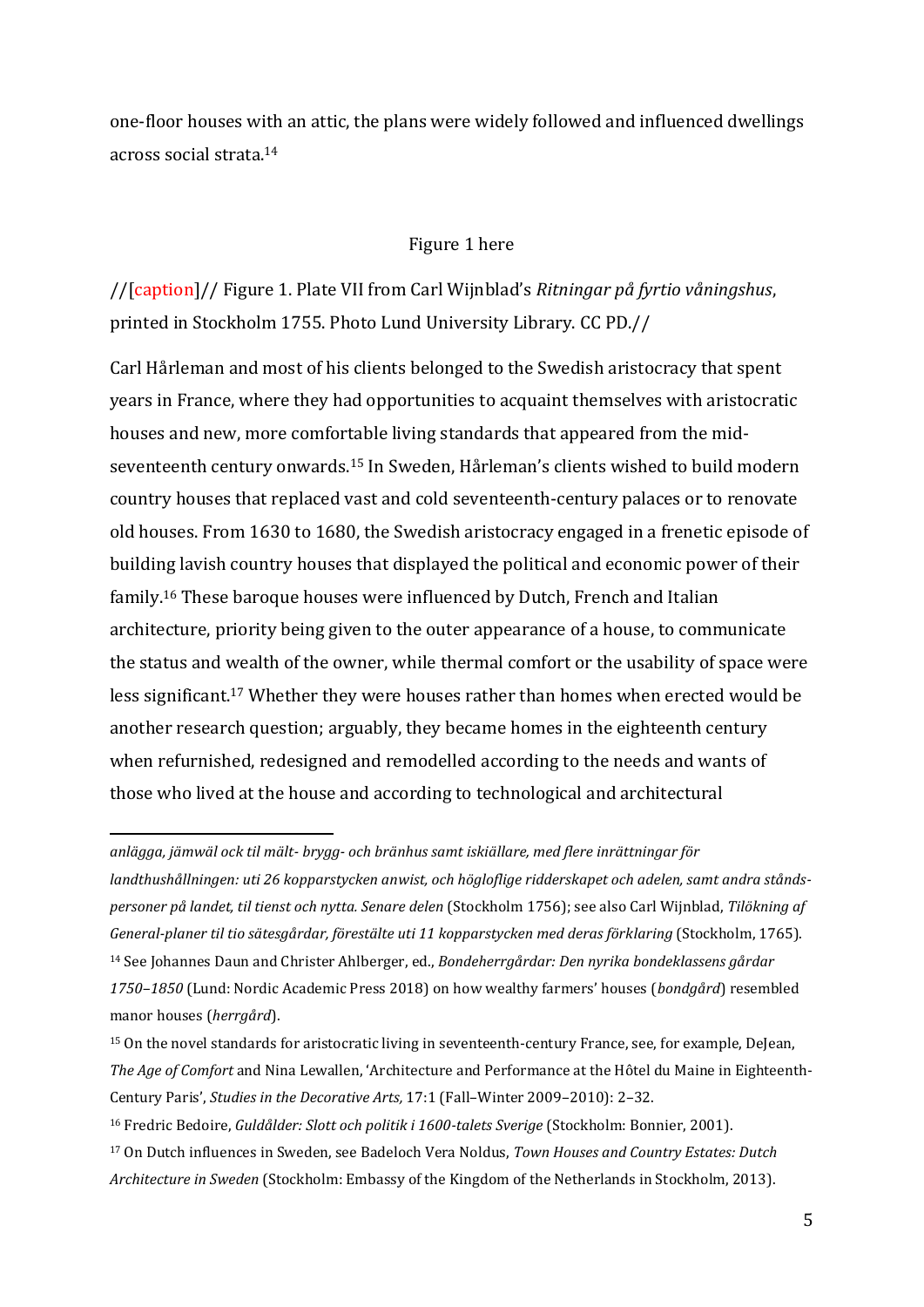innovations that offered more effective heating and lightning. Moreover, for many aristocrats who owned a baroque country house, it was more realistic to improve the old house instead of building a new house.<sup>18</sup>

These changes and improvements are illustrated by two different works by Carl Hårleman: the renovation of a seventeenth-century house called Mälsåker and a plan for a new house, Granhammar. Both were country estates relatively close to Stockholm owned and occupied by aristocratic families linked to each other through marriage, military service and political ambitions.

Mälsåker was built by the enormously rich Baron Gustaf Soop (1624–1679) who wanted a country house for his wife and daughter that would also display his wealth and status. The first plans by the architect Nicodemus Tessin the older (1615–1681) date from the 1660s and the building was finished in 1680. The house comprised of more than fifty rooms, including a seventeen-metre wide gallery. The interior was lavishly decorated between 1674 and 1677 in a grandiose baroque style with gilt leather wall hangings, large decorative fireplaces and ceilings of decoratively painted linen cloth (in the dwelling rooms) and Italian stuccowork (in the great gallery, main staircase and a dozen other rooms). In the mid-eighteenth century Count Axel von Fersen (1719–1794), the great-grandson of Gustaf Soop, let Carl Hårleman plan a renovation and redecoration of the first floor of the house. The gallery and other extravagantly decorated baroque rooms on the second floor, in Sweden called festivity floor (*festvåning*), were left as they were. Fersen was one of the most powerful political leaders of his time and strong advocate of political power of the aristocracy instead of that of the sovereign and monarchy. For him, Mälsåker embodied the aristocratic ideals of seventeenth-century Sweden, the era that in the eighteenth century was regarded as the golden age of the nobility and aristocracy in Sweden.<sup>19</sup> At the same time, Mälsåker was a vast stone

<sup>18</sup> See Stobart and Prytz, 'Comfort in English and Swedish Country Houses', 247.

<sup>19</sup> Probate inventory after Axel von Fersen. Axel von Fersen d.ä.:s arkiv, vol. 34, Stafsundsarkivet, Swedish National Archives, Stockholm; Bedoire, *Guldålder*, 243–45; Ilmakunnas, *Ett ståndsmässigt liv*, 278–80. On Fersen's other building projects, see Johanna Ilmakunnas, 'To Build According to One's Status: A Country House in late 18th-Century Sweden', in *The Country House: Material Culture and Consumption*, ed. Jon Stobart and Andrew Hann (Swindon: English Heritage, 2016), 33–41. On Fersen and politics, see also Göran Norrby, *Maktens rivaler: Drottning Lovisa Ulrika, Gustav III, Axel von Fersen och Carl Fredrik Pecklin, 1755–1792* (Stockholm. Carlssons, 2018).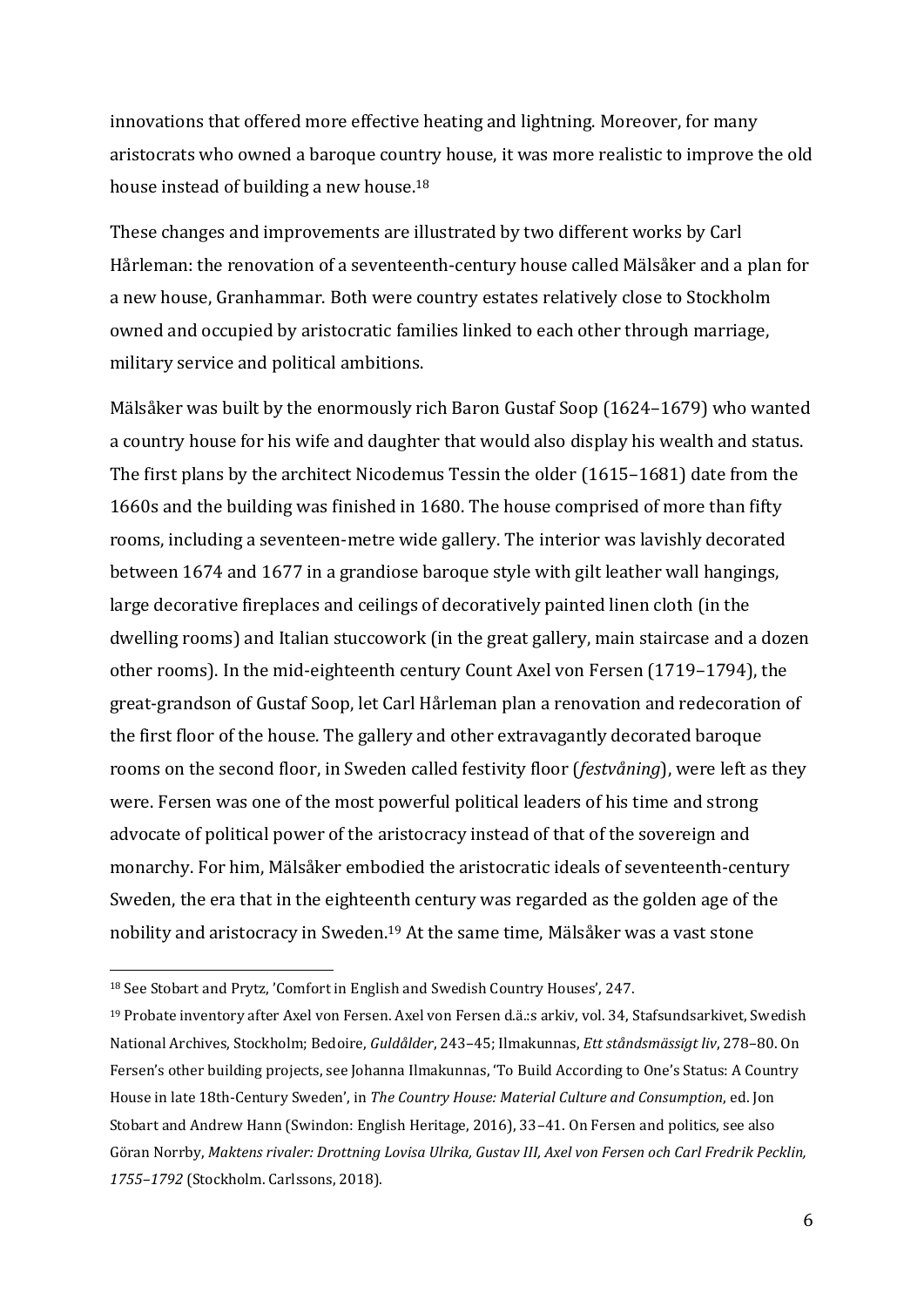building with large rooms that did not meet the mid-eighteenth-century ideals of comfortable living.

In creating thermal comfort and a pleasant indoor climate in Northern Europe, warm and smoke-free rooms were key factors, as Gulhild Eriksdotter and Mattias Legnér have stressed. They argue that scholars of domestic material culture tend to overlook the importance of these factors in shaping the spatiality, interior decoration and furniture of house. Furthermore, they remind us that, to better contextualize and understand technological changes and alterations in interior designs, it is crucial to consider also broader influences such as climate.<sup>20</sup> In the early modern period, from the 1500s to the mid-nineteenth century, Northern Europe went through a cooling period known as the Little Ice Age, with extremely severe winters and cold, wet summers, which led to frequent crop failures, famines and exceedingly high mortality. <sup>21</sup> However, as Eriksdotter argues, the Little Ice Age was also a period of transition and adaptation during which buildings 'demonstrate various creative solutions in order to become both more energy efficient and comfortable, which might have led to altered living conditions and new social practices'. <sup>22</sup> Adaptations to climatic effects, new technological inventions and new ideals of home and comfort are all apparent in how Fersen and Hårleman, arguably together, refurbished Mälsåker to make it into a comfortable eighteenthcentury home.

The renovations that made Mälsåker more comfortable to live involved a reorganisation of space according to novel way to use rooms, and more efficient heating and insulation. Before his death in 1753, Hårleman designed a number of new rooms on the first floor that was the main dwelling floor. A drawing room (*förmak*), dining room and small rooms that presumably were used as bedrooms or closets were created out of the original large, multipurpose rooms. The walls of these rooms were lined with wooden

<sup>&</sup>lt;u>.</u> <sup>20</sup> Gunhild Eriksdotter and Mattias Legnér, 'Indoor Climate and Thermal Comfort from a Long-Term Perspective: Burmeister House in Visby, c. 1650–1900', *Home Cultures* 12, no. 1 (2015): 29–53. <sup>21</sup> Gunhild Eriksdotter, 'Did the Little Ice Age Affect Indoor Climate and Comfort? Re-Theorizing Climate History and Architecture from the Early Modern Period', *The Journal for Early Modern Cultural Studies* 13, no. 2 (2013): 24–42; see also Brian M. Fagan, *The Little Ice Age: How Climate Made History 1300–1850*  (New York: Basic Books, 2000).

<sup>22</sup> Eriksdotter, 'Little Ice Age', 28.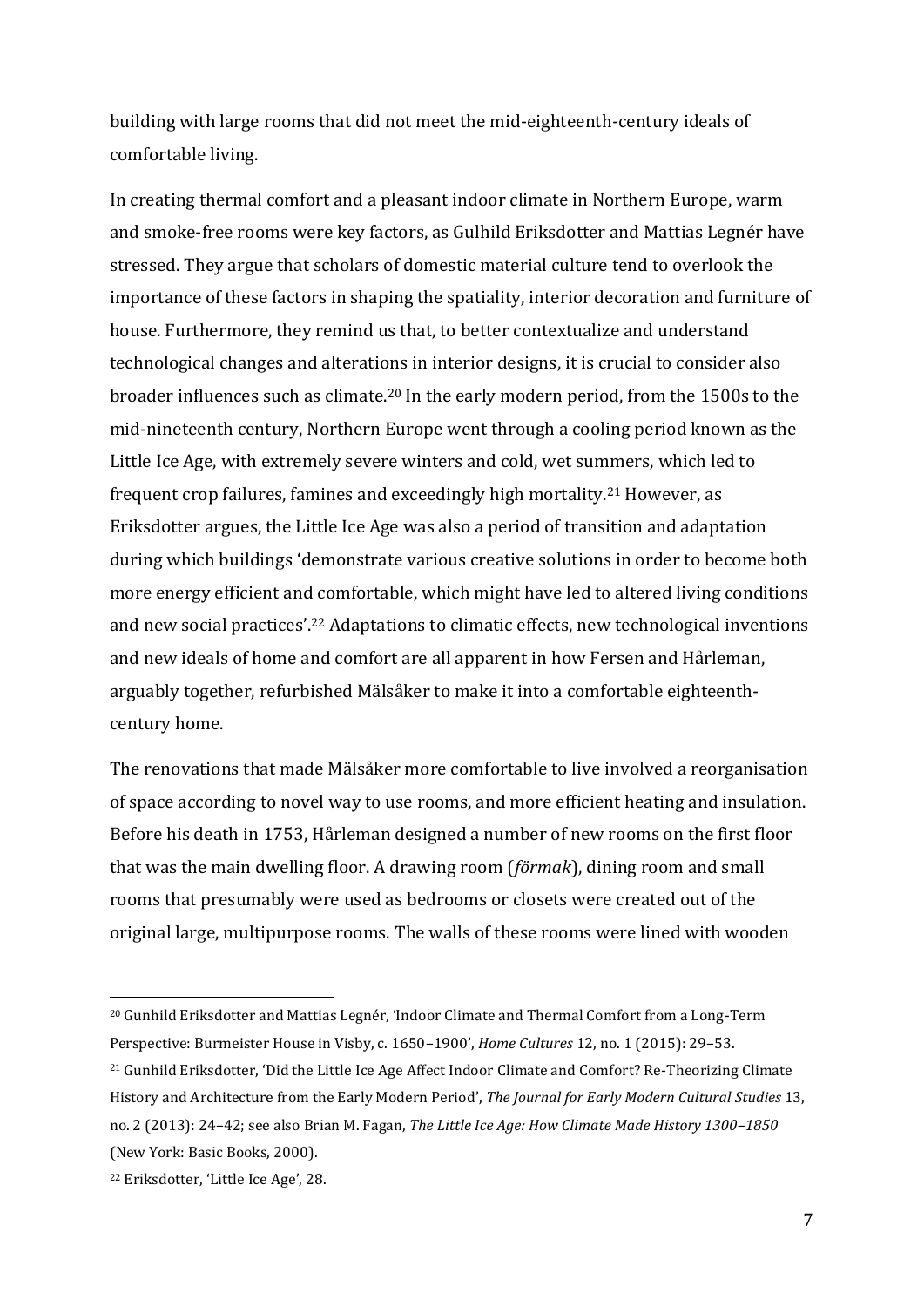panels and open fireplaces were replaced by tiled stoves; the large windows were changed or renovated and several mirrors were affixed to panels.<sup>23</sup> These renovations considerably enhanced the warmth and lightness of these rooms: regular smoke-free warmth – created by the tiled stoves and accentuated by wooden panelling, shutters and floors, as well as ceilings of cloth – produced a level of thermal comfort that arguably made Mälsåker comfortably warm to live in. However, while tiled stoves gave even and long-term heat and economized considerably on firewood because they needed to be lit only once in a day, they give only little or none light.<sup>24</sup> Large windows and mirrors reflecting either daylight or artificial light were thus crucial in adding to the convenience and comfort of the rooms. In Northern Europe, the fluctuation of light conditions according to the season are conspicuous, autumn and winter being extremely dark without artificial light. Thus, technological improvements in mirror making technique also influenced the experience of light and comfort in the home. The large and even surfaces of eighteenth-century mirrors reflected the light more efficiently than older mirrors and the importance of multiplying light was one of the reasons why mirrors became so fashionable in interiors. Added to this, they were essential also for conveniently watching what was happening in the room without needing to move from a comfortable chair by the fire.<sup>25</sup>

It is noteworthy, however, that not all architectural solutions that enhanced the comfort of a house were eighteenth-century innovations.<sup>26</sup> The main living and representative rooms were situated in the first floor at Mälsåker and other seventeenth-century houses. This was in keeping with the fashion of the time, but it also raised these rooms well above the cold and dampness of the ground floor. In addition, the floors were made of wood and the ceilings of main living rooms were covered with cloth, both warmer than the stone or stucco that were used in halls, the main staircase and the gallery. Significantly, while the eighteenth-century French architectural ideals introduced by

<sup>23</sup> Probate inventory after Axel von Fersen. Axel von Fersen d.ä.:s arkiv, vol. 34, Stafsundsarkivet, Swedish National Archives, Stockholm; Ilmakunnas, *Ett ståndsmässigt liv*, 279–80.

<sup>24</sup> See Susanna Scherman, *Den svenska kakelungnen: 1700-talets tillverkning från Marieberg och Rörstrand*  (Stockholm: Wahlström & Wistrand, 2007); Britt and Ingemar Tunander, *Svenska kakelugnar* (Stockholm: Nordiska museets förlag, 1999).

<sup>25</sup> See DeJean, *The Age for Comfort*, 94–5.

<sup>26</sup> Eriksdotter, 'Little Ice Age'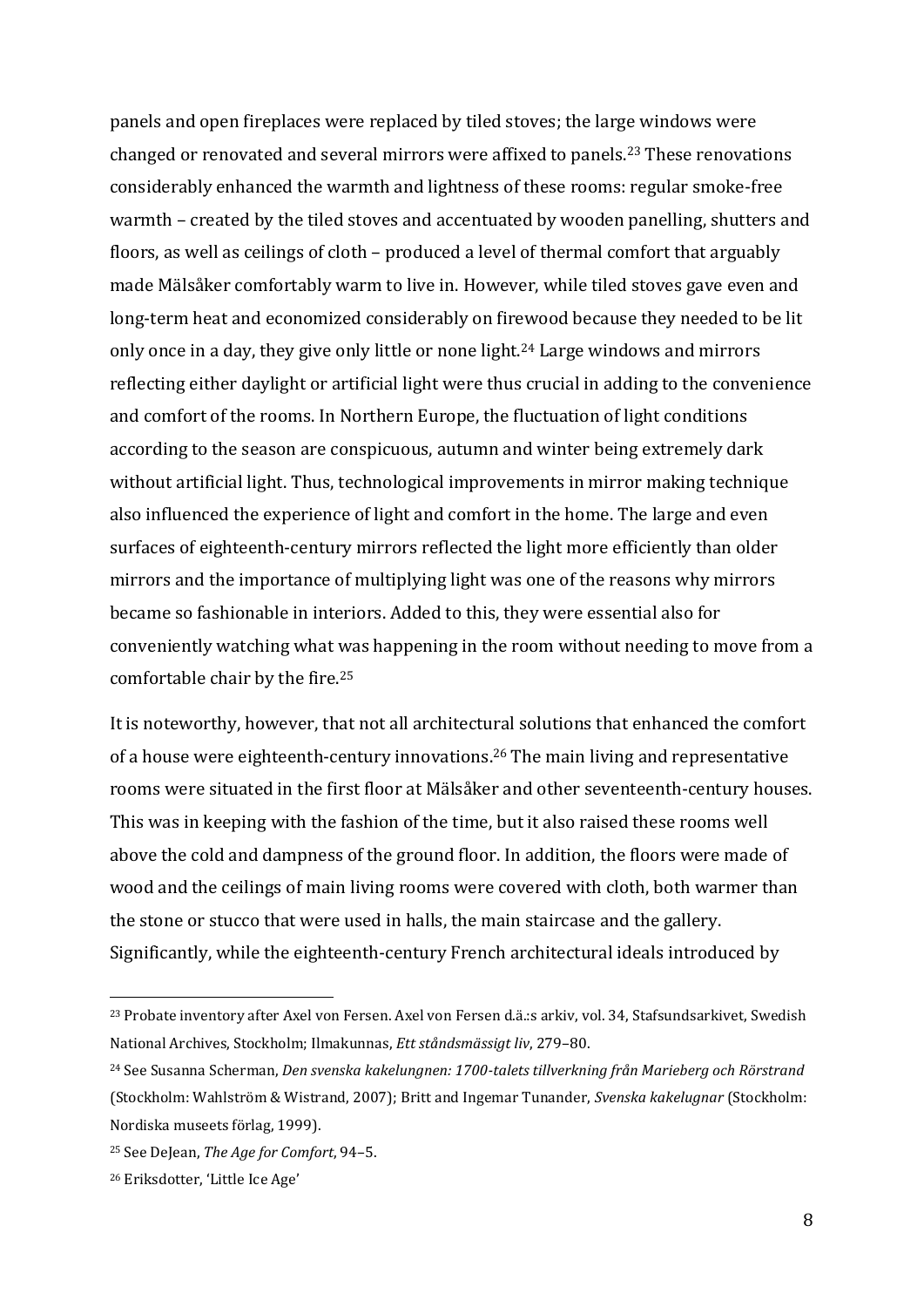Blondel and Briseux in France, and adapted in Sweden by Hårleman and his successors, placed key rooms on the ground floor, in Northern Europe, the ground floor was seldom convenient in terms of thermal comfort. For instance at Åkerö, the country house that Hårleman designed for his close friend, Count Carl Gustaf Tessin (1695–1770), the ground floor was so damp and uncomfortable that Tessin moved his rooms from there to the first floor of a wing. At Övedskloster, designed for the enormously wealthy Baron Hans Ramel (1724–1799), Hårleman placed the main building in a slope, making possible an entrance to ground floor, under which is situated an underground floor that no doubt allowed the principal rooms to stay dry and warm, unlike at Åkerö. 27

In addition to these grand houses, Hårleman also designed a number of less prominent houses and planned several schemes for modernising seventeenth-century houses.<sup>28</sup> While Mälsåker represents an example of the latter, Granhammar, designed for Baron Jacob Albrect von Lantingshausen (1699–1769), is an example of the former.

Granhammar is worth closer analysis because it represents a less well-known house that was designed for an individual commissioner instead of being outlined for a certain administrative position as were, for instance, the drawings for model houses for high officers and civil servants (Figure 2). However, the drawings of Granhammar were engraved as a sole example of a country house in the collection *Plans et Élevations des Bâtiments de Suède* in which Hårleman amassed engravings of his drawings on key buildings, some private but mostly public.<sup>29</sup>

### Figure 2 here

//[caption]// Figure 2. Jean Erik Rehn, after Carl Hårleman, *Granhammar house, façade and plans*, between 1749 and 1759. Photo Nationalmuseum, Stockholm. CC PD.//

<sup>27</sup> Selling, *Svenska herrgårdshem*, 95–7, 106–8, 111–6, 125, 216–23; see also Johanna Ilmakunnas, 'Högadeln bor i staden: Fersenska palatset som urbant mikrokosmos i Stockholm ca 1740–1795', *Bebyggelsehistorisk tidskrift* 68 (2014): 11–2.

<sup>28</sup> Alm, *Carl Hårleman och den svenska rokokon*; Göran Alm & al., *Carl Hårleman: Människan och verket* (Stockholm: Byggförlaget, 2000).

<sup>29</sup> Mårtelius, 'Mönsterbildaren', 285–98.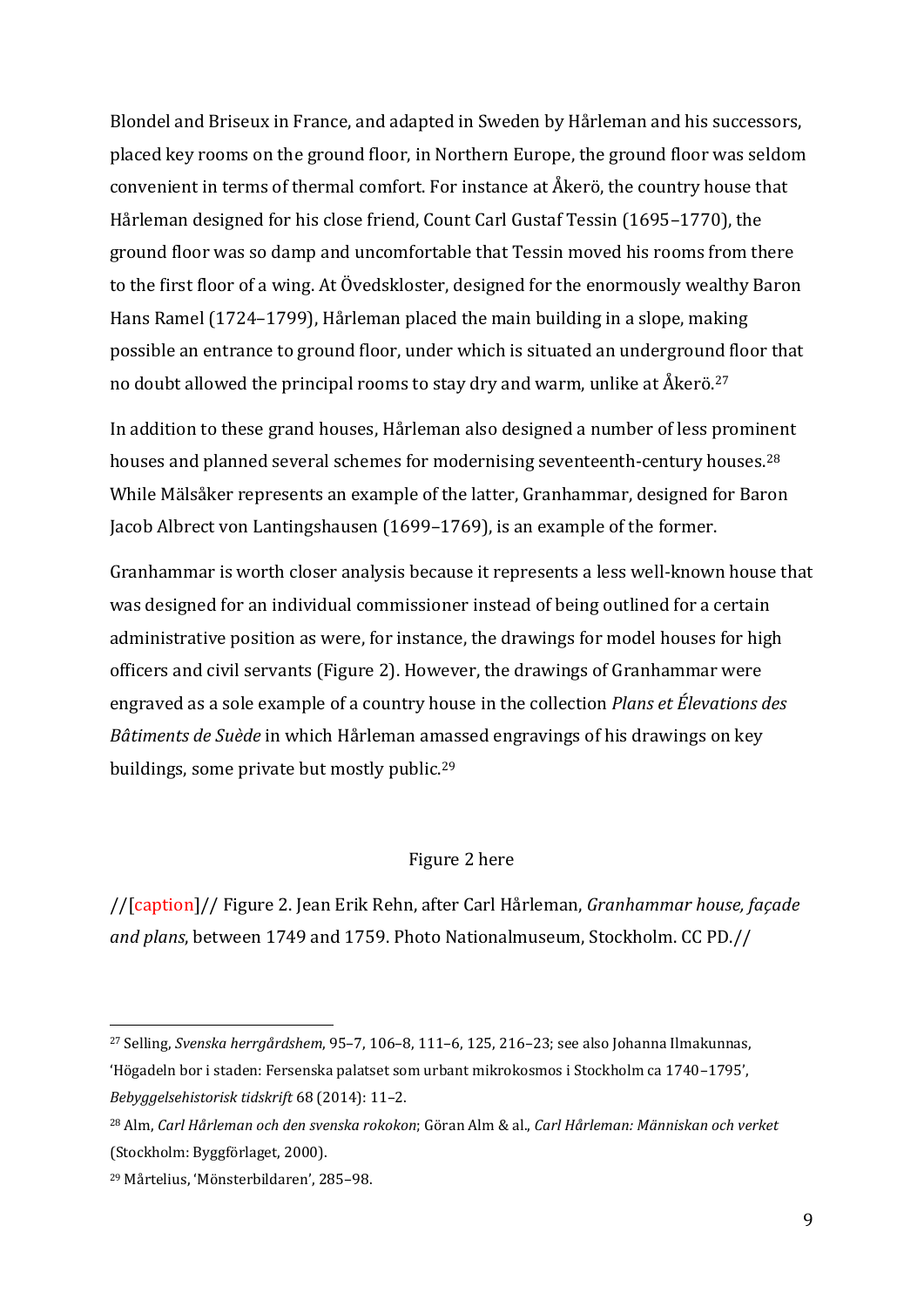The plans of Granhammar show that the first floor was designed for both representation and habitation, whereas the ground floor was intended for household functions and for guests or children. The importance of the first floor is clear from the drawings of the elevations: the windows are larger and there is a prominent avant-corps on the main façade. In addition, the side risalits on the garden façade emphasize the first floor, while the ground floor with small windows remains less important. Even though the names of rooms are not included on the drawings, it is clear the suites of rooms are divided to the feminine and masculine. The suite of rooms occupied by the mistress of the house comprise of five rooms, including a large drawing room, whereas the rooms of the master of the house comprise three rooms on the opposite side of the building. In between the two suites is a large room, probably a drawing room or a dining room, although the latter may well have been on the ground floor.<sup>30</sup> Situating kitchen and other household functions to the ground floor had a significant impact on thermal comfort because the stoves and ovens in the kitchen were almost constantly alight, radiating warmth to the floor above. Furthermore, Granhammar was built on the remains of an older house which, according to Gösta Selling, might have been the reason for applying the seventeenth-century fashion in placing the *piano nobile* on the first floor.<sup>31</sup> Moreover, at any country house, the view from the windows of the first floor was arguably more expansive than that of the ground floor, which probably added to reasons for situating the representative rooms on the first floor. Thus, comfort was one of several different reasons for favouring the placing of the main rooms on the first floor that for many country house architect and owner was, still in the mid-eighteenth century, the most representative floor plan.

Granhammar also had wooden panelling and niches with tiled stoves.<sup>32</sup> In the drawing room, a tiled stove decorated with von Lantingshausen's coat of arms was erected in

<sup>30</sup> Jean Erik Rehn, after Carl Hårleman, *Granhammars hus, fasader och planer*, between 1749 and 1759, engraving on paper, 28,5 x 46 cm. NMG 921/1890, Nationalmuseum, Stockholm.

<sup>31</sup> Selling, *Svenska herrgårdshem*, 203–4.

<sup>32</sup> Carl Hårleman, 'Ritning till vägg med kakelugn i bred nisch, elevation', between 1745 and 1753, drawing on paper, 36,6 x 5,1 cm. NMH CC 3245, Nationalmuseum, Stockholm.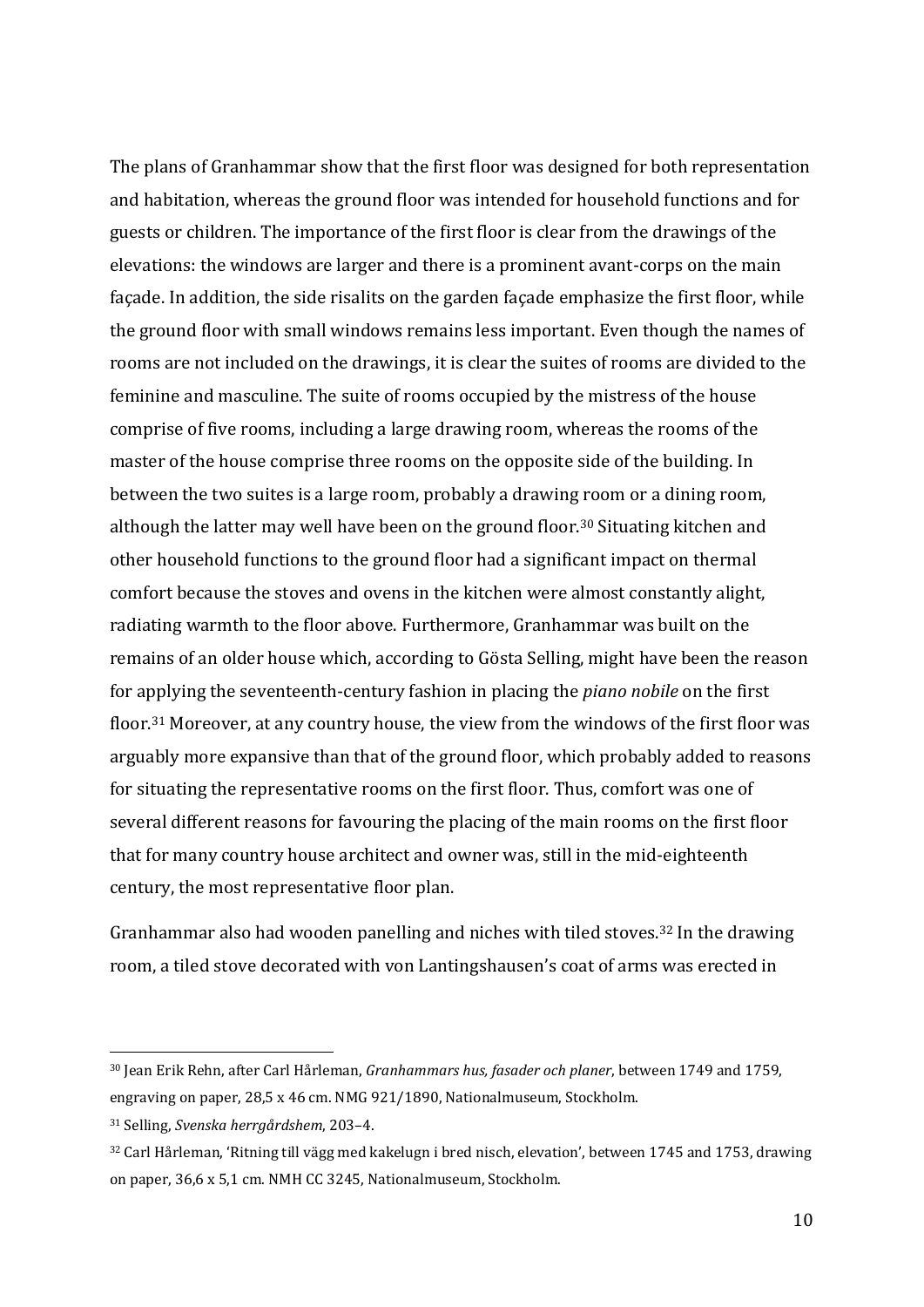1752. Other stoves on both floors were of fashionable blue and white tiles.<sup>33</sup> One of the most important technical improvements in eighteenth-century Sweden was a novel design for tiled stoves, presented for the Swedish government in 1767. <sup>34</sup> As Christina Prytz discusses in her text in this volume, the reason behind the government's assignment to construct a more fuel efficient stove that existing ones was the need to economise the use of firewood that was needed for iron works and production of Sweden's most valuable imported goods, iron. Thus, in eighteenth-century Sweden, concerns for national economics were behind the technological innovation that perhaps most influenced on the comfort of homes through more efficient heating systems. Tiled stoves were often designed by the architects as part of decorative schemes and commissioned from skilful master-craftsmen in towns. From the second half of the eighteenth century onwards, there were also a number of factories making tiled stoves. Moreover, the stoves could be dismantled and reassembled when needed, for instance in the case of selling of a house.<sup>35</sup> Tiled stoves were the principal heating system at Swedish country houses, even though in the representative rooms there were also open fireplaces in marble or limestone. For instance at Ljung, built for Axel von Fersen in the 1770s and 1780s, the tiled stoves and open fireplaces were situated in the opposite ends of rooms, supplying thus both warmth and light, as well as being indispensable decorative elements 36

Comfort related technical innovations, such as more efficient heating systems, were not exclusively reserved to house owners and their guests.<sup>37</sup> In the course of the eighteenth century, thermal comfort was democratized in grand houses, because tiled stoves were often installed in servants' rooms and sometimes in between rooms and passageways, where warmth given by a tiled stove radiated both in the room and in the passageway. Tiled stoves in servants' quarters at Ljung, for example, were technologically similar to

<sup>33</sup> Lars Sjöberg, 'Inredningar', in Göran Alm & al., *Carl Hårleman: Människan och verket* (Stockholm: Byggförlaget, 2000), 225–8.

<sup>&</sup>lt;sup>34</sup> Carl Johan Cronstedt, *Beskrifning på Ny Inrättning af Kakelugnar Til Weds Besparing* (Stockholm: 1767); Carl Johan Cronstedt, *Samling af beskrivningar på Åtskilliga Eldstäder, Inrättande til besparing af wed* (Stockholm: 1775); see also Stobart and Prytz, 'Comfort in English and Swedish Country Houses', 241–3.

<sup>35</sup> Scherman, *Den svenska kakelungnen*; Tunander, *Svenska kakelugnar*.

<sup>36</sup> Ilmakunnas, 'To build according to one's status'.

<sup>37</sup> See Eriksdotter, 'Little Ice Age', 36; see also Scherman, *Den svenska kakelungnen*.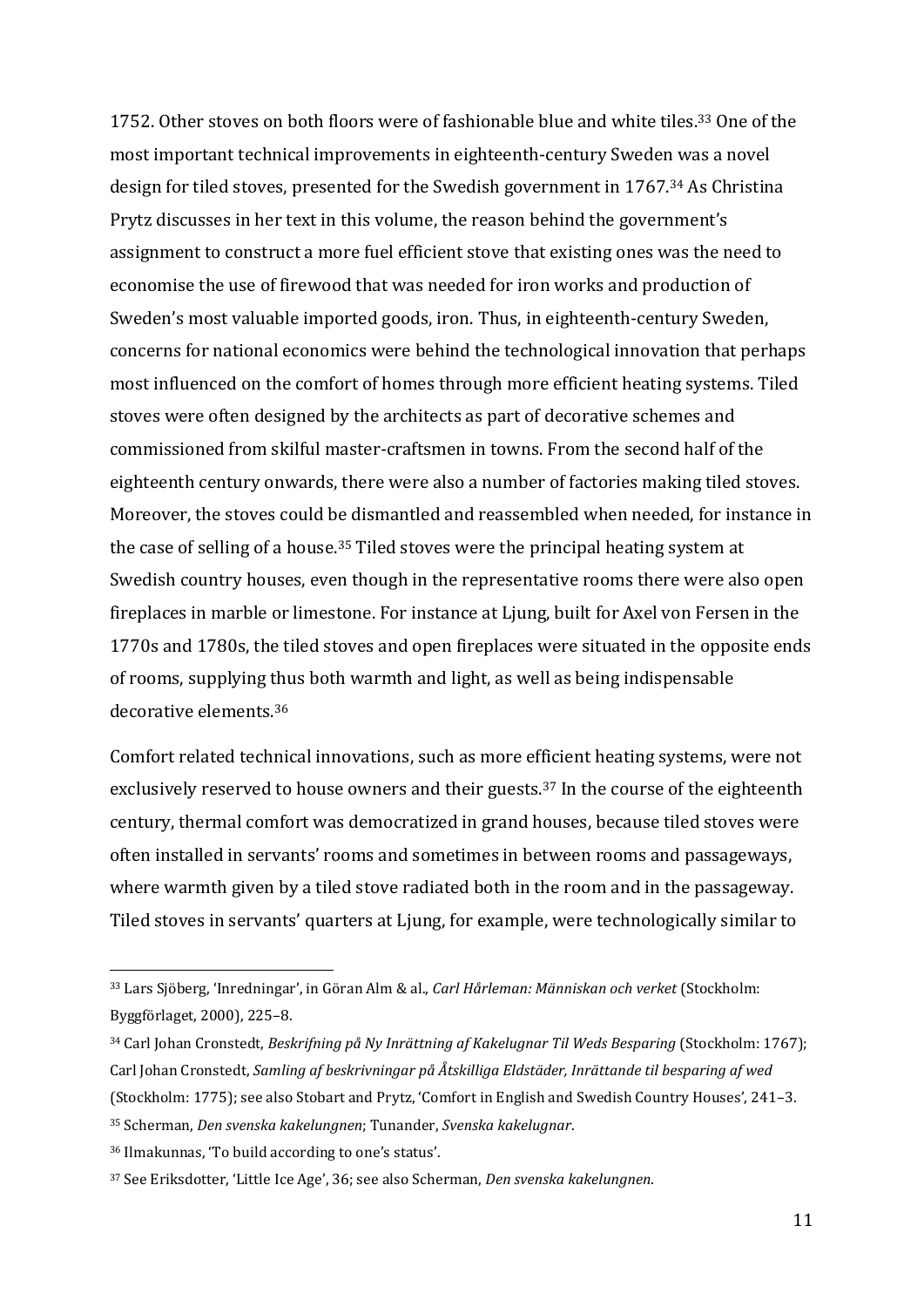those in representative room, but they differed in style and decoration, as well as in price.<sup>38</sup> While we do not know how often the tiled stoves in the servants' rooms actually were used, it is likely that they were heated at least occasionally to keep the rooms in liveable condition during the winter frost.

Architectural and technological innovations had a key impact on thermal comfort during the eighteenth century. Small rooms and floor plans that permitted the separation of spaces according to need made is easier to keep them warm; coupled with double glazing, shutters, wall panels, wooden floors, and more efficient tiled stoves in several or perhaps even every room, this inflected the experience of comfort and discomfort in a house.

## *Comfortable home seen through objects*

<u>.</u>

How were daily comfort and feelings of home created through objects and the display of interiors in a house? Which objects, both furniture such as beds or tables to smaller items such as tea and coffee sets or bedlinen, were essential for a comfortable home in eighteenth-century Sweden and how can we interpret the comfortability of an item? In contrast to England or a number of Swedish townhouses, large sets of receipted bills are rare for eighteenth-century country houses in Sweden.<sup>39</sup> Probate and household inventories are thus the key source for exploring how homes were decorated, what furniture and objects were owned, and how they were displayed in different spaces. These lists and object descriptions can be supplemented by paintings, drawings and other visual material, sources which are especially rich in telling us how objects were displayed spatially and how sentiments of comfort and homeliness were constructed.

In the late seventeenth and early eighteenth century, furniture went through a transformation from rigid to comfortable, even though representativeness and display of political power retained their significance. <sup>40</sup> A similar transformation is visible in

<sup>38</sup> Ilmakunnas, *Ett ståndsmässigt liv*, 294–5; Ilmakunnas, 'To build according to one's status'.

<sup>39</sup> See Stobart and Rother, *Consumption and the Country House*; see also Ilmakunnas, *Ett ståndsmässigt liv*, 251–98.

<sup>40</sup> DeJean, *The Age of Comfort*, 102–30; see also Leora Auslander, *Taste and Power: Furnishing Modern France* (Berkeley: University of California Press, 1996) and Dena Goodman and Kathryn Nordberg, ed.,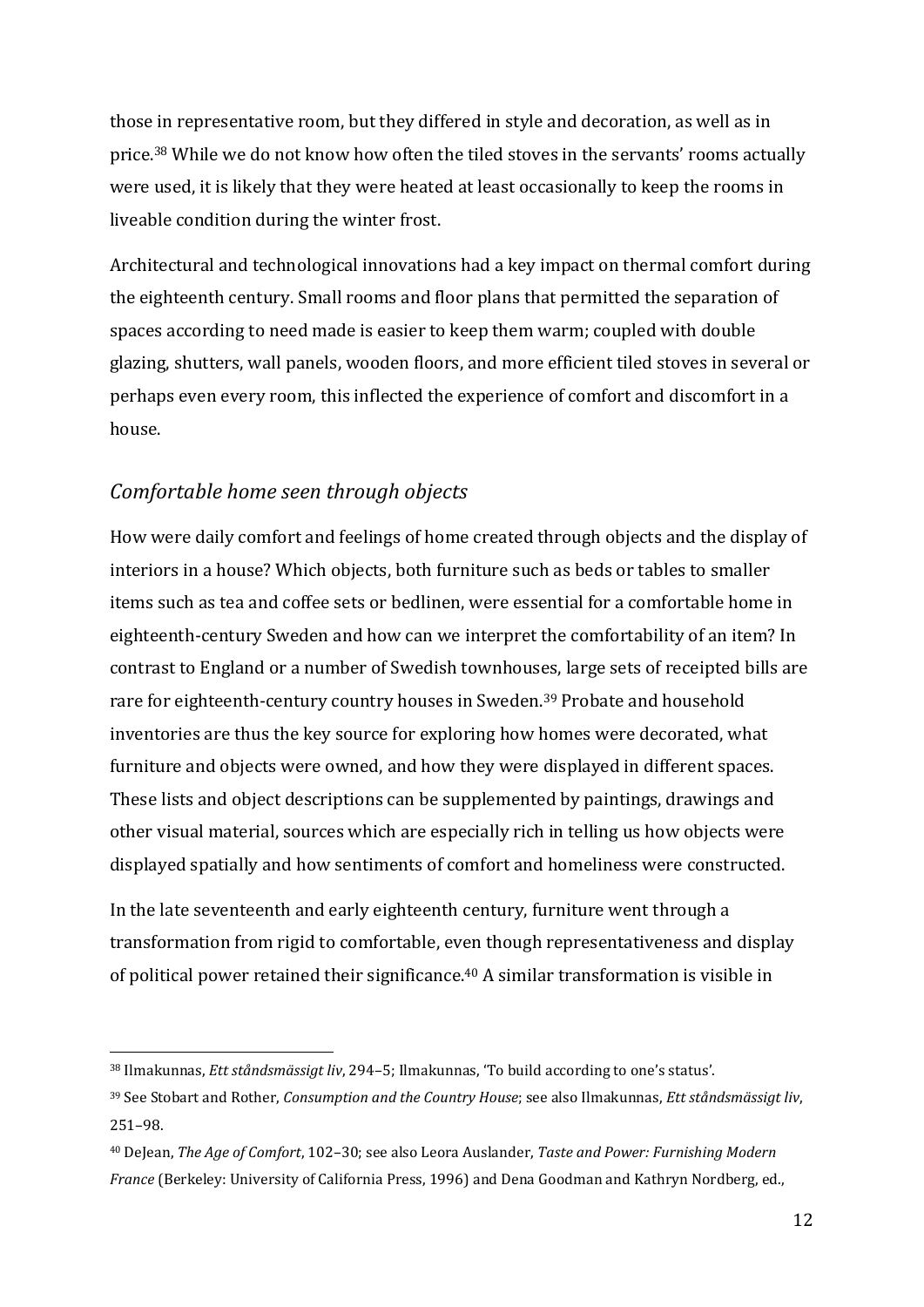Sweden, where homes were strongly influenced by continental fashions in interior decoration and furniture. According to Gösta Selling, furniture still had a representative function in eighteenth-century Sweden, despite augmented emphasis on the 'user experience' and the functionality of materials and design. This duality to representative and comfortable is distinct in easy sitting furniture such as tabourets, stools, chairs, armchairs and sofas. Chairs were the most common sitting furniture and they are far more numerous in probate inventories than sofas and armchairs. In dining rooms, galleries and sometimes also in drawing rooms, chairs were situated by the walls and the upholstery was protected with dust covers when not in use.<sup>41</sup> In the second half of the eighteenth century, comfortable armchairs such as thickly padded bergères, sofas and divans became indispensable furniture at any fashionable country house. For instance, at Mälsåker, one of Axel von Fersen's favourite houses, there were a dozen chairs upholstered in gilded leather in every drawing room and salon, whereas in bedrooms there were comfortable, upholstered armchairs, sofas with cushions and canopy beds with wool and straw mattresses, bolsters and pillows filled with down, quilted blankets and bedsheets in linen.<sup>42</sup>

Axel von Fersen's 749-page probate inventory, completed a year after his death in 1794, gives a detailed picture of interiors in late-eighteenth-century town and country houses. Fersen owned a palace in Stockholm and a number of estates and houses in Sweden and present day Finland. The most carefully furnished were also those where Fersen spent most of his time, first with his wife and children, two daughters and two sons; later with his wife, their married daughters and their respective children. The Fersen palace in Stockholm and the country houses Mälsåker, Löfstad and Ljung were all comparably furnished and lived by the Fersens, while the family seldom, if ever, stayed overnight at the houses at other estates.<sup>43</sup> Display of objects at Mälsåker, Löfstad and Ljung were similar to the display, furniture and decorations at other Swedish country houses. At Mälsåker and Löfstad, both erected in the seventeenth century and rebuilt in the 1750s

*Furnishing the Eighteenth Century: What Furniture Can Tell Us about the European and American Past* (New York and London: Routledge, 2007).

<sup>41</sup> Selling, *Svenska herrgårdshem*, 336–42.

<sup>42</sup> Probate inventory after Axel von Fersen. Axel von Fersen d.ä.:s arkiv, vol. 34, Stafsundsarkivet, Swedish National Archives, Stockholm.

<sup>43</sup> On the Fersens' lifestyle and property, see Ilmakunnas, *Ett ståndsmässigt liv*.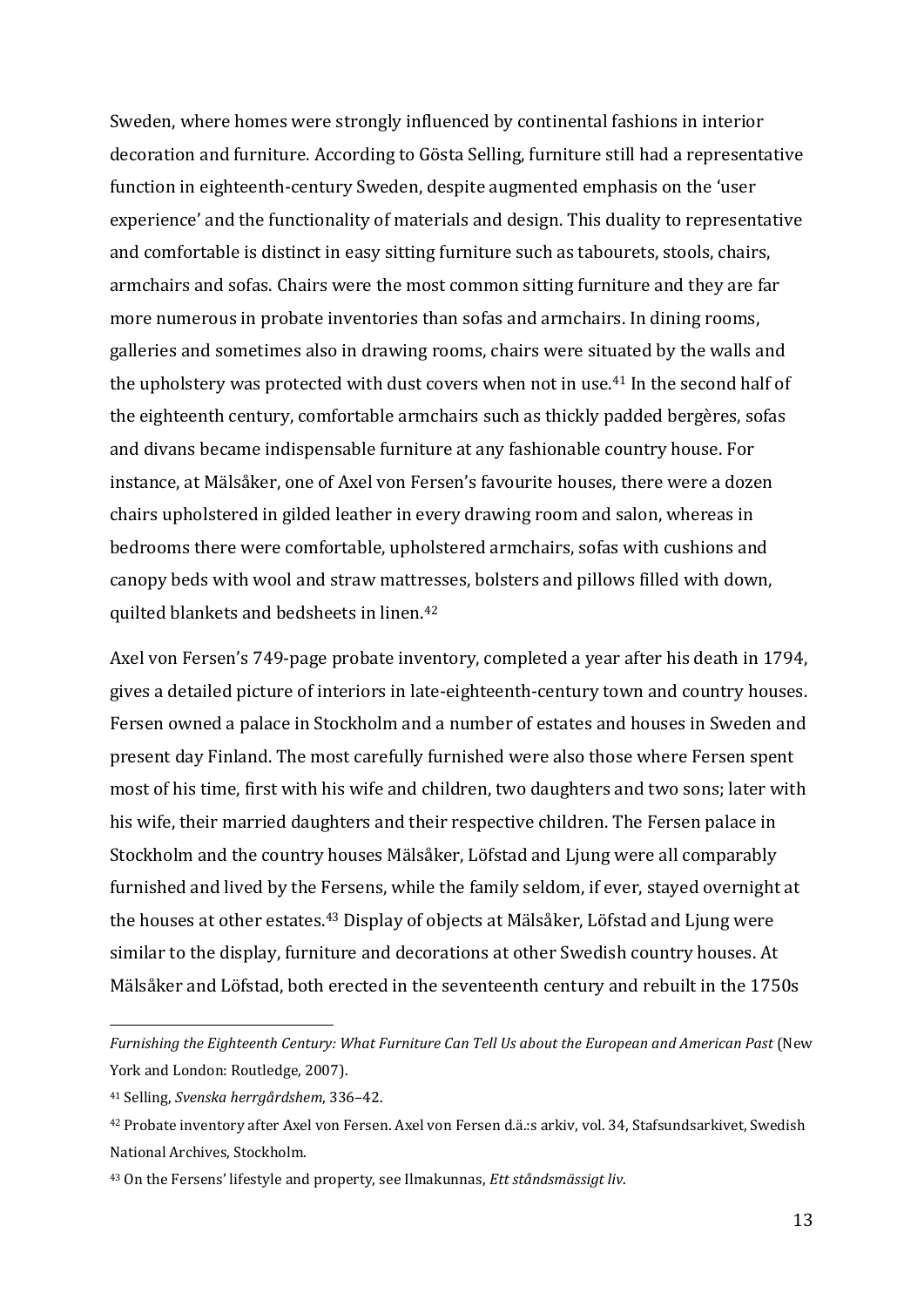and 1760s, interiors were a combination of old and new. Baroque tapestries, wall hangings and chairs were reminders of ancestry, while beds, sofas and armchairs in daily use were of eighteenth-century fashion.<sup>44</sup> Ljung was built to architect Jean Eric Rehn's (1717–1793) drawings of the 1770s and 1780s for entertaining and socializing, and the floorplan and interiors were essentially modern. However, comfortable living at all three houses was characterized by the importance of bedrooms as social space with soft sitting furniture and beds to lounge in, chandeliers and candlesticks to give artificial light and mirrors above fireplaces and console tables to reflect and thus multiply the effect of light, plus a tiled stove to sustain thermal comfort. The fashionable and versatile small tables that were mostly used by women for handiwork, letter writing and reading, and were light and easily moved near windows for better light or near fireplaces for more warmth according to the requirements of the work at hand. Furthermore, a representative house and comfortable home was created through the display and use of objects in daily life. Access and use of clean bed linen, cutlery, coffee and teacups or porcelain decorated with coats of arms assured physical comfort, but had also an impact on the feeling of social comfort, as I will discuss below.

Inventories, catalogues and estate inventory deeds are, indeed, irreplaceable sources to material culture and consumption. <sup>45</sup> However, the inventories seldom include all objects in a certain room or describe in detail how they were displayed. Drawings, paintings or engraving may give us a better understanding on how a room was used and how a comfortable everyday life was experienced.

In the 1750s and 1760s, painter Olof Fridsberg (1728–1795) realised several decorative *trompe l'œil* paintings at Carl Gustaf Tessin's Åkerö. He also depicted Tessin's wife, Countess Ulla Sparre (1711–1768), at her cabinet.<sup>46</sup> The bright-coloured watercolour (Figure 3) is a rare example of an interior in mid-eighteenth-century Sweden. Compared

<sup>44</sup> Probate inventory after Axel von Fersen. Axel von Fersen d.ä.:s arkiv, vol. 34, Stafsundsarkivet, Swedish National Archives, Stockholm.

<sup>45</sup> See, for example, Annick Pardailhé-Galabrun, *La naissance de l'intime: 3 000 foyers parisiens, XVIIe–XVIII<sup>e</sup> siècles* (Paris: Presses Universitaires de France, 1988) and David M. Mitchell, '"My purple will be too sad for that melancholy room": Furnishings for Interiors in London and Paris, 1660–1735', *Textile History* 40, no. 1 (2009): 3–28.

<sup>46</sup> Olof Fridsberg, *Grevinnan Ulla Tessin i sin skrivkammare*. Watercolour on paper, 16,5 x 12,3 cm. NMH 145/1960. Nationalmuseum, Stockholm.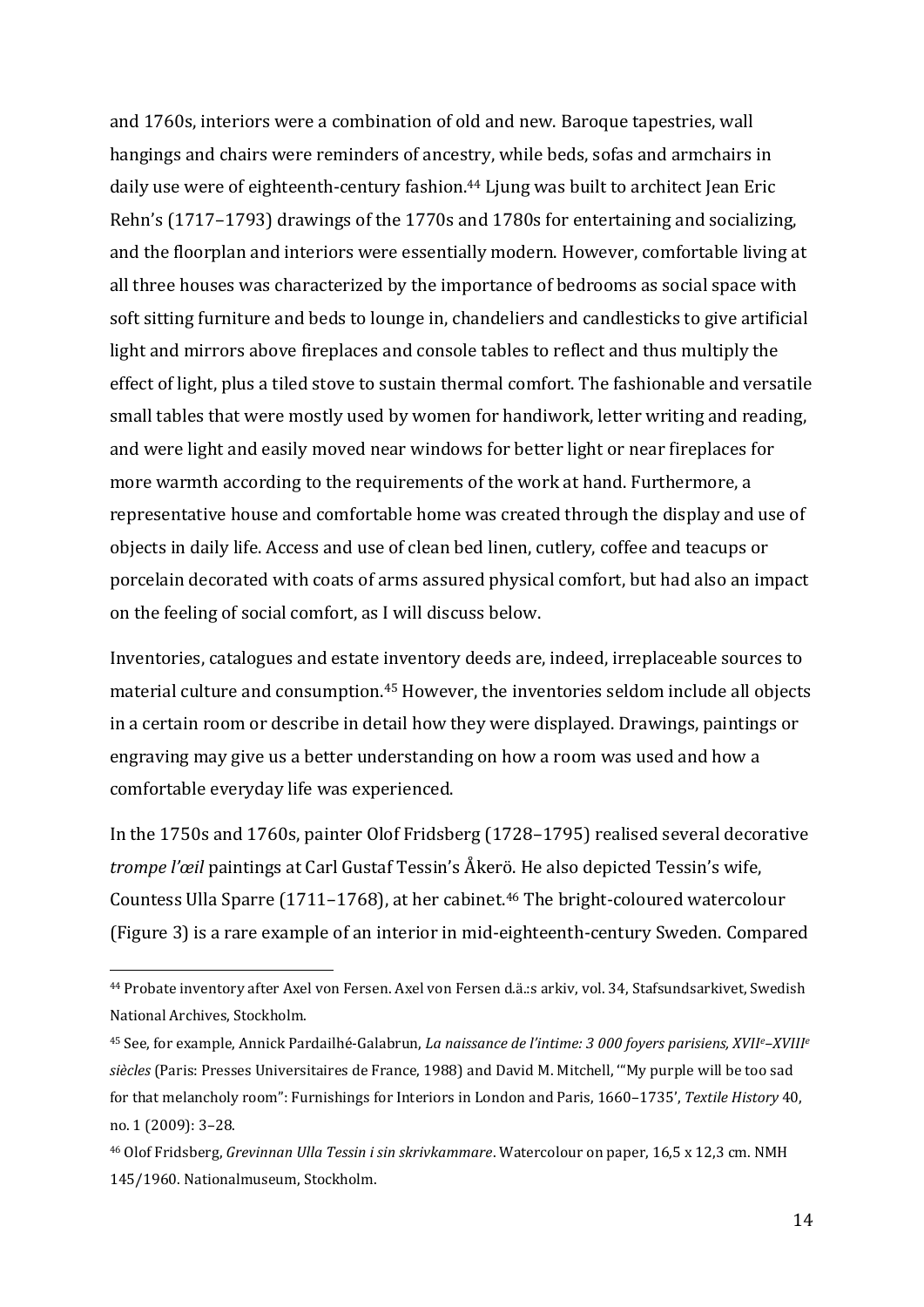to other eighteenth-century Swedish interiors, the cabinet of Ulla Sparre is striking in its bright colours and astonishingly full of stuff. The walls are covered with floral cloth, the curtains that are mirrored from one of the cupboard's doors, are simple green cloth, probably taffeta, and the floor is of plain wooden planks. The small space is furnished with a cupboard and a large French writing desk, richly decorated with gilded fittings. There is also a simple wooden table, a small sewing table and plain grey painted bookshelves, portraits in gilded frames, including a portrait of her husband, a clock, large porcelain pot, small statues, porcelain dogs, stationery and large volumes on the writing desk. The room, situated on the ground floor, was almost four metres high; to keep it warm there is a colourful carpet on the floor and an open marble fireplace, visible only partially on the left hand side. The most conspicuous piece of furniture is the Chinese cabinet in the right-hand corner of the room. The red lacquered cupboard on which sits a small figure clad in striped costume, is actually a simple wooden cupboard in *trompe l'œil*. The *trompe l'œil* piece of furniture comprises not only the Chinese cupboard, but also the shells, figures and teapots on the shelf, two Chinese figures, only partially visible behind the countess's chair, and the opening with a green curtain and a putto near the ceiling.<sup>47</sup> Linking the richness of fashionable rococo objects such as the porcelain figures, the clock and the cupboard in *trompe l'œil* to functional furniture such as the decorative large writing desk with a shelving unit, on which the countess had sufficiently place for her extensive correspondence and reading, and unadorned bookshelves with small curtains of green silk damask protecting the books from dust to things such as the fireplace and carpet that added to the comfort and usability of the room, the watercolour on Ulla Sparre's cabinet depicts a highly personal space that arguably was a key room for the countess's socializing and work at the Tessins' country house Åkerö.

### Figure 3 here

//[caption]// Figure 3. Olof Fridsberg, *Countess Ulla Sparre in her writing cabinet*, 1760s. Photo Cecilia Heisser. Nationalmuseum, Stockholm. CC PD.//

<sup>47</sup> Selling, *Svenska herrgårdshem*, 127;Sjöberg, 'Inredningar', 214–17.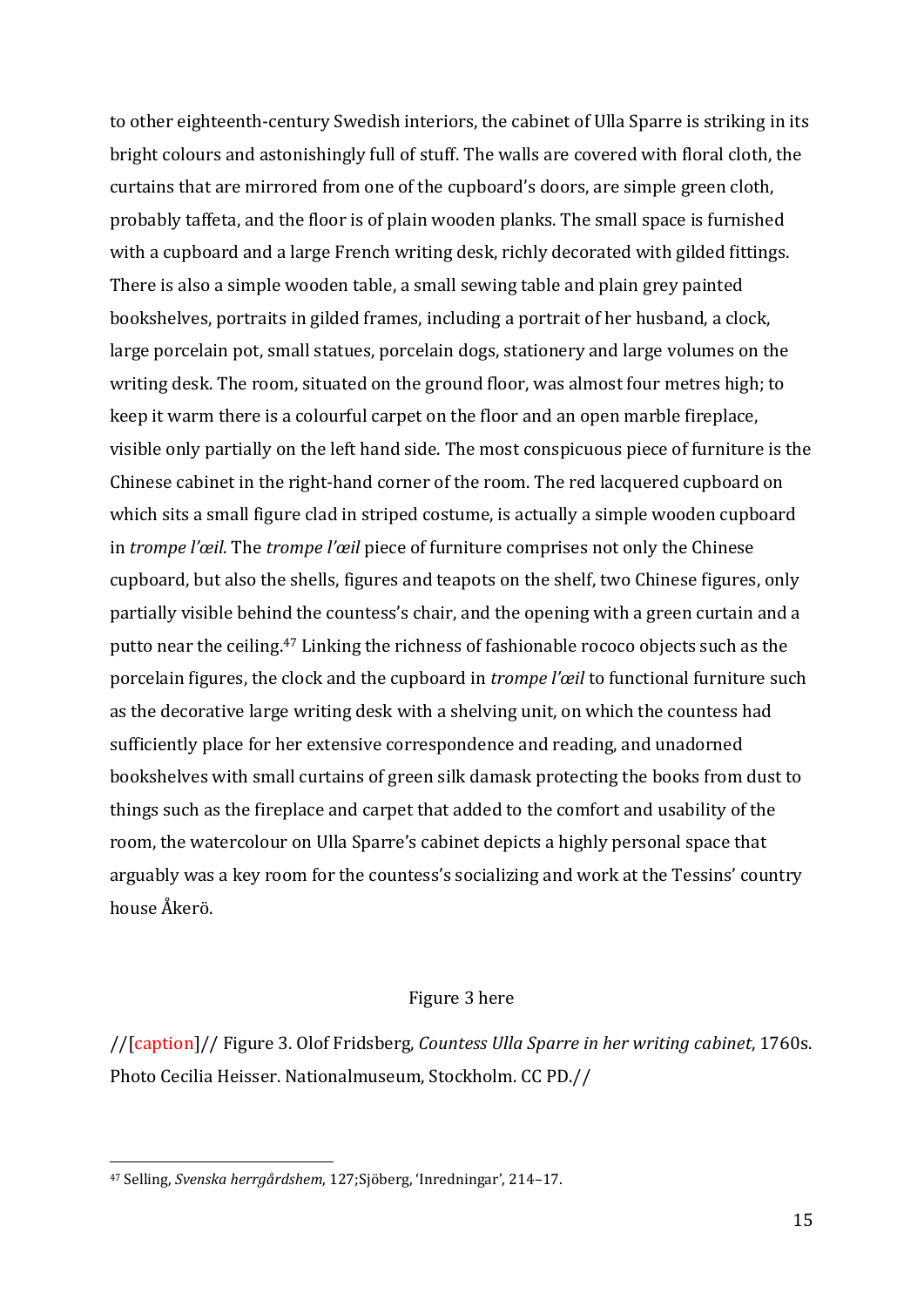Two decades later, in 1783, an aquarelle (Figure 4) by Lorentz Svensson Sparrgren (1763–1828) depicts Count Clas Julius Ekeblad (1742–1808) and his wife Countess Brita Horn (1745-1791) in the countess's bedroom at Stola, the Ekeblads' country house.<sup>48</sup> Contrary to Ulla Sparre's cabinet, Brita Horn's bedchamber is decorated with pale colours. Even though colour palette of fashionable interior decorations in the second half of the eighteenth century was diverged from bright palette of early rococo, the contrast is strong in terms of both colours, objects displayed and the clothing of portrayed figures. The bedroom at Stola is decorated in a similar manner to bedrooms in many other eighteenth-century Swedish country houses. The walls are split by painted simple dados above which a number of paintings are hung, covering the wall up to the ceiling. Among them are family portraits, placed at eye level; above these are landscapes and higher still are nude studies and engravings of famous men and women. The furniture in the room is sparse, consisting of a canopy bed, a table, a gilded console table and a light armchair. The upholstery of the armchair in which Clas Julius Ekeblad sits is protected from dirt and sunlight by a dustcover made in simple chequered cloth. The bed on which Brita Horn lounges is representative with a canopy decorated with ostrich feathers and gilded wooden sections. The countess has raised her feet on the bed and she reclines comfortably to two large pillows behind her back. She is reading, presumably aloud, while the count is mending a fishing net. The watercolour portrays a harmonious and comfortable looking life that was that in many ways also in reality for Clas Julius Ekeblad and Brita Horn. Despite financial anxieties, which prevented the Ekeblads from redecorating Stola more comfortably, they took great mental comfort in their relationship and spending time together. Thus for the Ekeblads, comfort meant both living in a comfortable home and having the spouse as a friend and solace.<sup>49</sup>

### Figure 4 here

<sup>48</sup> Lorentz Svensson Sparrgren, *Interiör med landshövding greve Claes Ekeblad och hans maka Brita, f. Horn*, 1783. Watercolour, pencil and ink on paper, 38,5 x 33 cm. NMB 1402. Nationalmuseum, Stockholm.

<sup>49</sup> Stobart and Prytz, 'Comfort in English and Swedish Country Houses'.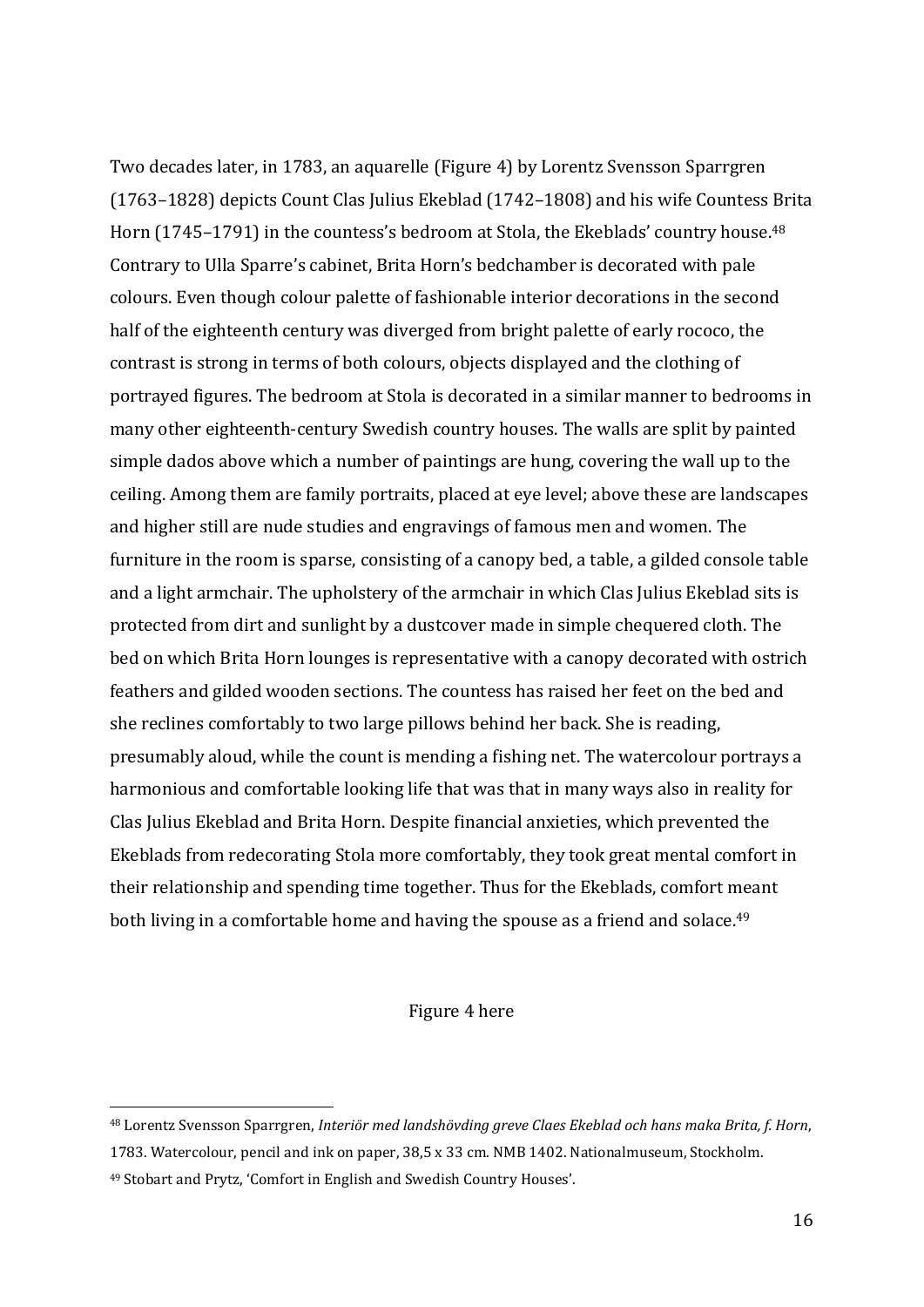//[caption]// Figure 4. Lorentz Svensson Sparrgren, *Interior with Claes Julius Ekebland and his wife, Countress Brita Horn*, 1783. Photo Alexis Daflos. Nationalmuseum, Stockholm. CC PD.//

## *Comfort and discomfort pictured*

How was the comfort and discomfort of daily life at houses and homes pictured in visual and verbal interpretations in eighteenth-century Sweden? As argued before, comfort and discomfort were linked by the contemporaries both to physical and mental wellbeing. In this section, I will analyse how the comforts of home created by architecture, technology and objects was visualised in paintings and private writing, such as letters and diaries. My aim is to show that comfort was pictured both visually and verbally in eighteenth-century Sweden, and that visual interpretations in particular augmented the comfort and 'homeliness' or feeling of a home in spaces where they were hung.

For eighteenth-century aristocracy, the lack of certain furniture, decoration or objects could create uncomfortable or awkward situations at home. Even the highest-ranking families did not necessarily possess enough stylish, comfortable or convenient furniture for entertainments considered necessary for their lifestyle. For instance, Count Johan Gabriel Oxenstierna (1750–1818) describes in his diary in summer 1805 the perturbation of his mother, Countess Sara Gyllenborg (1726–1824), when unexpected guests arrived at Gyllenborg's country house Skenäs at dinnertime. As the hostess and mistress of the house, she had to place the unanticipated guests at the table and ensure that there were enough food for everyone. After the diner, Countess Gyllenborg revealed her concerns to her son and reflected that luckily, she had ten matching chairs and ten similar spoons.<sup>50</sup> Gyllenborg and Oxenstierna were both wealthy and powerful families, but comfort at a country house was relative and mundane.

Swedish country houses were mainly modest compared to British or continental houses. This meant small spaces easy to warm and illuminate, but also cramped rooms without enough space for comfortable living in unusual circumstances such as when guests had to be accommodated. In early autumn 1766, the then 16-year-old Johan Gabriel

<sup>50</sup> Johan Gabriel Oxenstierna, *Journal: Skenäs 1805* (Stockholm: Bokvännerna, 1964), 79.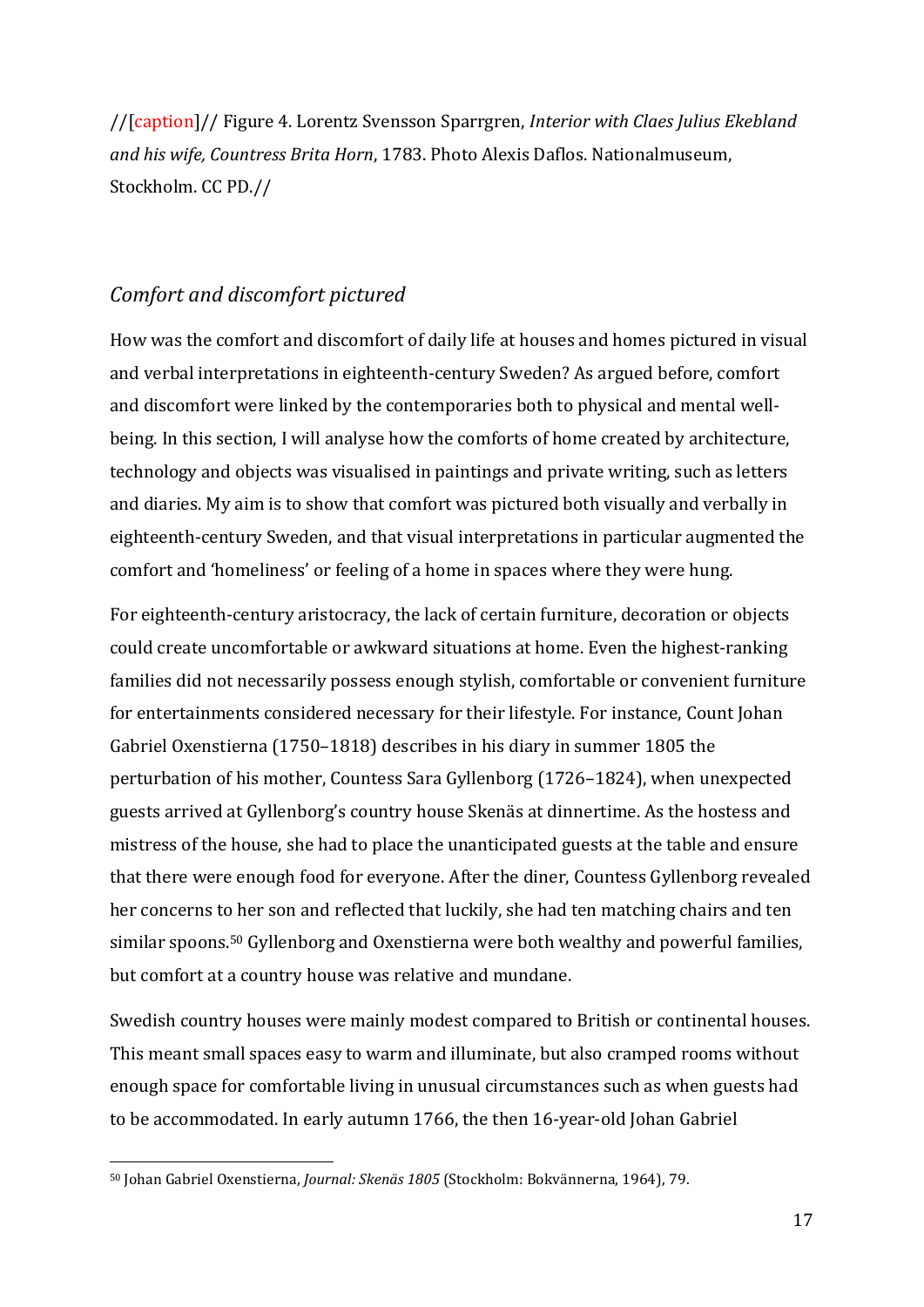Oxenstierna had to give up his bed for his relative Count Carl Johan Gyllenborg (1741– 1811) when the latter visited Oxenstierna's parents at their country house Skenäs. Oxenstierna writes in his diary that he did not have anything against sleeping on the floor, which apparently was not uncomfortable. However, he found sleeping in a small space somewhat difficult, because when turning in his sleep, Oxenstierna was constantly about to knock over a chair or set his hand in the chamber pot. The latter did happen on one occasion, as Oxenstierna remarks with his dry humour.<sup>51</sup> For a young aristocrat, sleeping on the floor and giving up his bed for a relative was a slightly amusing rather than an extraordinary or objectionable event. However, Oxenstierna's bright attitude towards these apparent discomforts is probably due, at least in part, to his age and positive character. For an older person, whether a member of the host family or a guest, a similar situation would probably have been far more unpleasant and uncomfortable.

Another example of the relative nature of comfortable circumstances is weather and its effects on daily life. In August 1779, Countess Hedvig De la Gardie (1732–1800), the wife of Axel von Fersen, wrote from Ljung to her daughter that her rooms, into which the sun shone from morning to evening, were so hot and airless, that it was almost impossible to stay in them.<sup>52</sup> Only rarely did large trees shelter eighteenth-century houses, which were thus subject to the extremes of wind and sun. Despite the effects of the Little Ice Age, there were also warm days during summer and sunshine impacted significantly on the indoor climate. Large windows might make rooms comfortable warm spring and autumn, but in summer could become overheated, as Hedvig De la Gardie's letter makes clear. The discomfort of hot and airless rooms could, of course, be altered quickly by opening a window.<sup>53</sup> However, the house at Ljung about which Hedvig De la Gardie complained was not the modern brick house designed by Jean Eric Rehn, but an older and remarkably small timber house where the Fersens' stayed occasionally during the construction and decoration of the new house.<sup>54</sup> The small timber house warmed during

<sup>51</sup> 29 Aug 1766, 1 Sept 1766. Johan Gabriel Oxenstiernas journal 1766–1768. Tosterupsamlingen vol. 108, Swedish National Archives, Stockholm.

<sup>52</sup> Hedvig De la Gardie to Sophie von Fersen 12 Aug 1779. B XXV a:14, Regional State Archives in Vadstena, Sweden.

<sup>53</sup> See Eriksdotter, 'Little Ice Age', 28.

<sup>54</sup> Ilmakunnas, 'To Build According to One's Status', 41.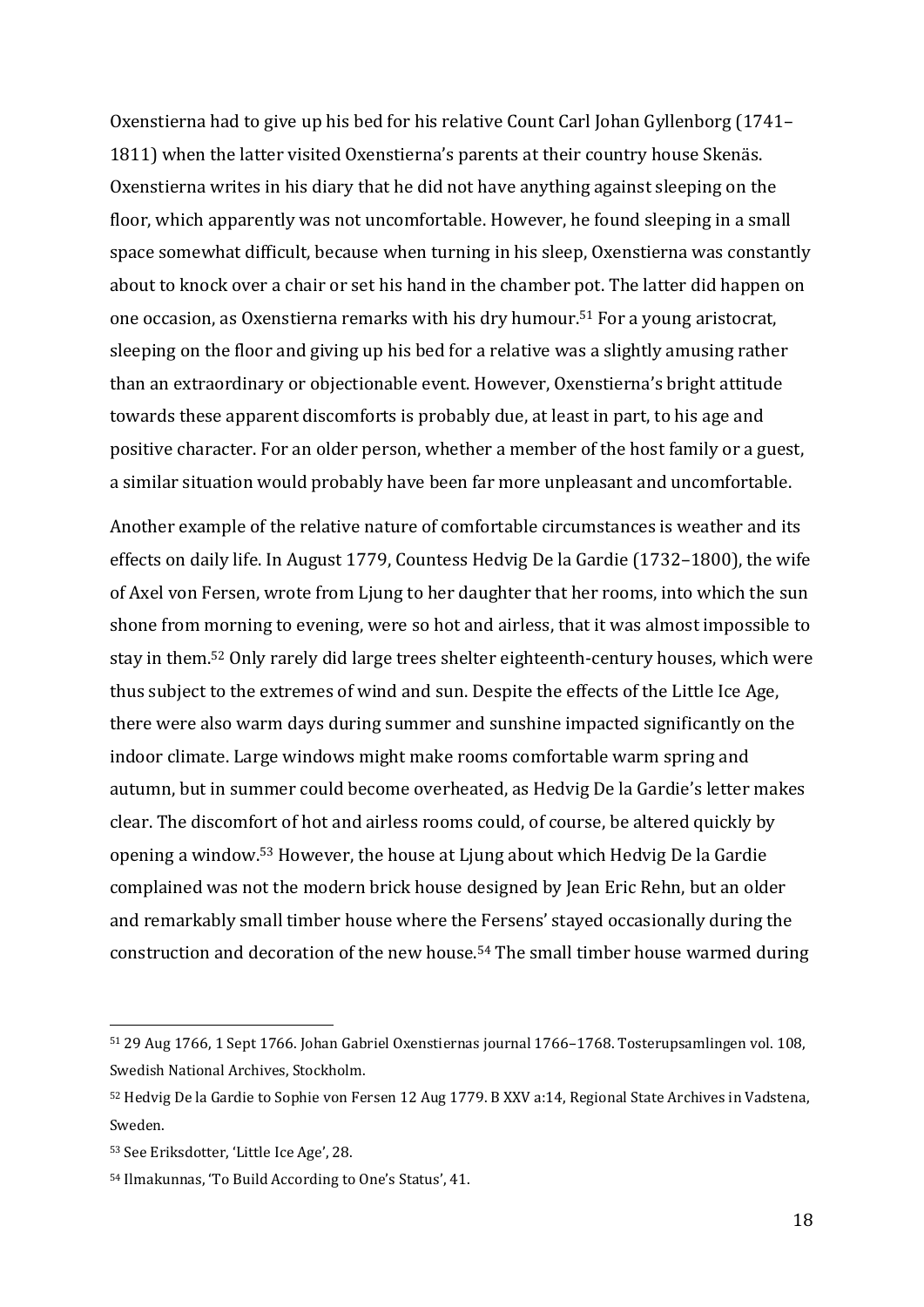the summer much faster that large houses built of brick and stone, and it might have also lacked the facility to open windows to create a cooling breeze through the rooms.

Eighteenth-century genre painting gives us another perspective on the comforts and discomforts of home and country house. Pehr Hilleström (1732–1816) was a key figure in creating the visual image of homely comfort in late eighteenth- and early nineteenthcentury Sweden. Hilleström had studied in France and Holland and had knowledge of both contemporary genre paintings and the tradition of genre paintings with interiors picturing affluent households. Furthermore, he succeeded in establishing a style, which attracted art collectors who wished to hang on their walls Hilleström's harmonious paintings, depicting aristocratic and bourgeoisie interior.<sup>55</sup> Recurrent subjects of Hilleström's extraordinarily versatile paintings are cosy chairs, soft textiles and warming fires. In a number of his paintings, women are raising their skirts in front of a fire, either in an open fireplace or a tiled stove, in order to get warm under the thick layer of skirts and underskirts.<sup>56</sup> Naturally, the topic also appealed to his wealthy clientele and was a common theme in genre painting. Nonetheless, Hilleström's scenes give a realistic impression of thermal comfort in eighteenth-century Swedish country houses.<sup>57</sup>

While tiled stoves radiate warmth relatively evenly, open fireplaces, still fashionable in representative rooms, are warming only when someone is very close to the fire, and then only on one side. Quilted petticoats or banyans, caps, shawls and fur-trimmed cloaks were used at home to keep warm in cold weather. Everyday garments were habitually plainer and less ornate in cloth, cut and decoration than formal dresses, adding to daily comfort through ease of movement and adaptation of clothing to thermal conditions accord to the season. This is visible in a number of Hilleström's paintings

<sup>55</sup> Mikael Ahlund, 'Att se vardagen: 1700-talet genom Pehr Hilleströms ögon', ed. Kirsti Eskelinen & Reetta Kuojärvi-Närhi, *Pehr Hilleström: 1700-talet i blickpunkten* (Helsingfors: Konstmuseet Sinebrychoff 2014). <sup>56</sup> See, for example, Gerda Cederblom, *Pehr Hilleström som kulturskildrare*, vol. I (Uppsala: Nordiska museet, 1927), fig. 32, fig. 64, fig. 88.

<sup>57</sup> On verisimilitude in Hilleström's paintings, see Ahlund, 'Att se vardagen', 56, 60 and Gösta Selling, 'Schablon och realitet i Pehr Hilleströms måleri', in *Gustavianskt: Studier kring den gustavianska tidens kulturhistoria tillägnade Sigurd Wallin på hans femtioårsdag* (Stockholm: 1932), 130–4.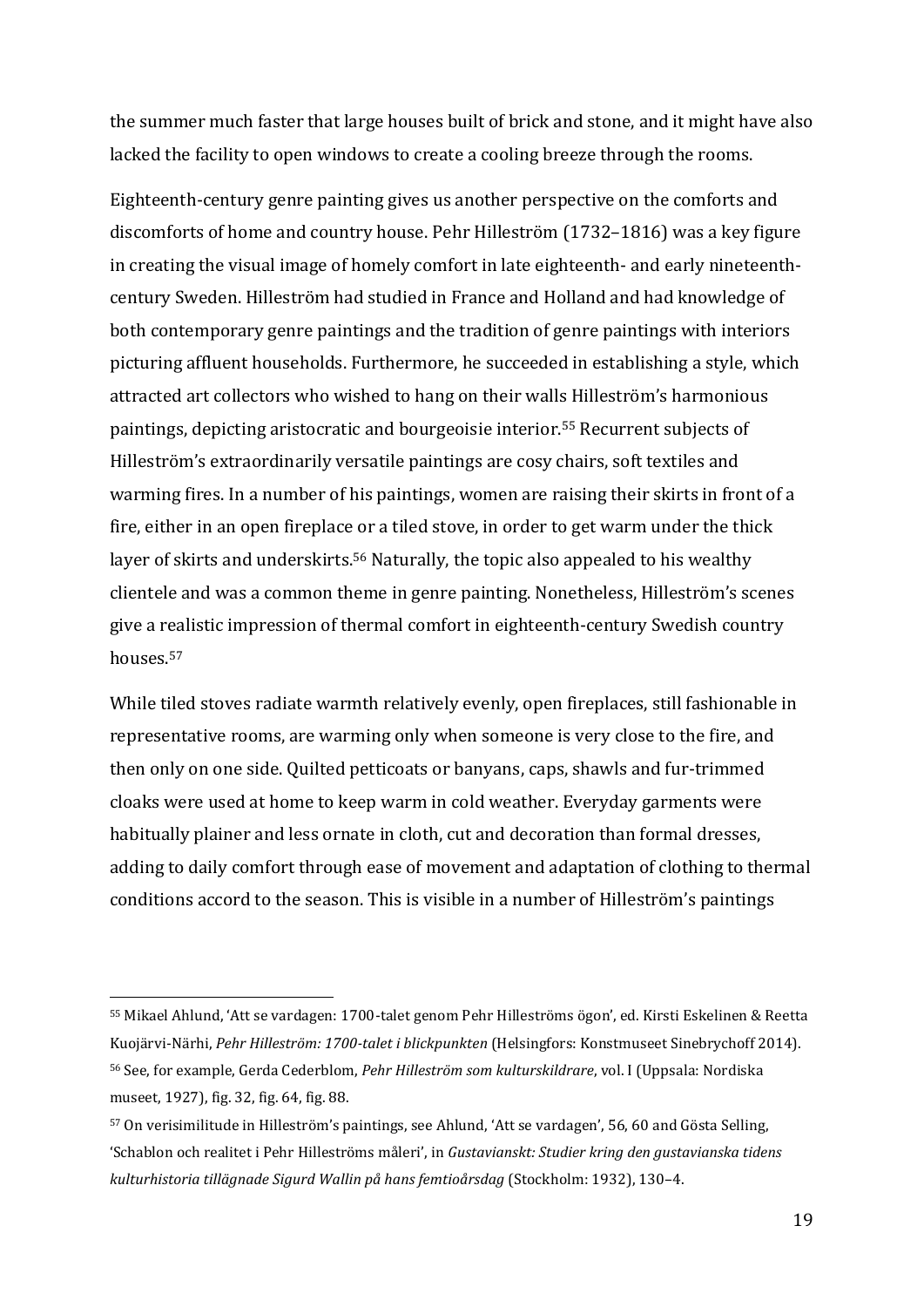where women wear undecorated, monochrome dresses, jackets, shawls and caps, and are working or socializing in country house interiors.

In the painting called *The Wool winder*, executed in the 1780s–1790s, a young gentlewoman has fallen asleep in the middle of her chore of textile work (Figure 5). Typically for late-eighteenth-century Sweden, furniture is scarce, consisting of two upholstered chairs, an upholstered stool, an ornamental clock on the wall and a simple wooden table on which there is a warp reel and a basket full of balls of wool. Natural light from a large window casts over the women fallen asleep on her monotonous and everyday work of reeling up.<sup>58</sup> Despite the uncharacteristically large window and sparse furniture for a Swedish country house, Hilleström's painting accurately depicts daily comfort at an upper-class home, experienced through good lighting conditions, a soft chair to sit on, loose-fitting clothes and the possibility to doze off for a short while. All the furniture pictured is easy to move within and between rooms when required.

### Figure 5 here

//[caption]// Figure 5. Pehr Hilleström, *The Wool winder*, c. 1780–1790. Photo Nationalmuseum, Stockholm. CC PD.//

Sleeping figures on a sofa epitomize an eighteenth-century image of comfort. Pehr Hilleström was far from unique in his interest on capturing sleepers in a passing moment. Architect and engraver Jean Eric Rehn, whose work on housing and the use of novel solutions for planning and distribution of spaces was vital in creating comfortable living, has visualized the comforts of home and everyday life in a number of drawings of sleeping people and animals. A drawing depicts a cat and two dogs asleep on a simple sofa with a mattress.<sup>59</sup> Here a comfortable home is pictured in modest and somewhat

<sup>58</sup> Pehr Hilleström, *Nysterska*, ca 1780–1790. Oil on wood, 39,5 x 31,5 cm. NM 2453. Nationalmuseum, Stockholm.

<sup>59</sup> Jean Eric Rehn, *En katt och två hundar sovande i en sofa*. Drawing on paper, 42 x 55 cm. NMH 559/1995. Nationalmuseum, Stockholm.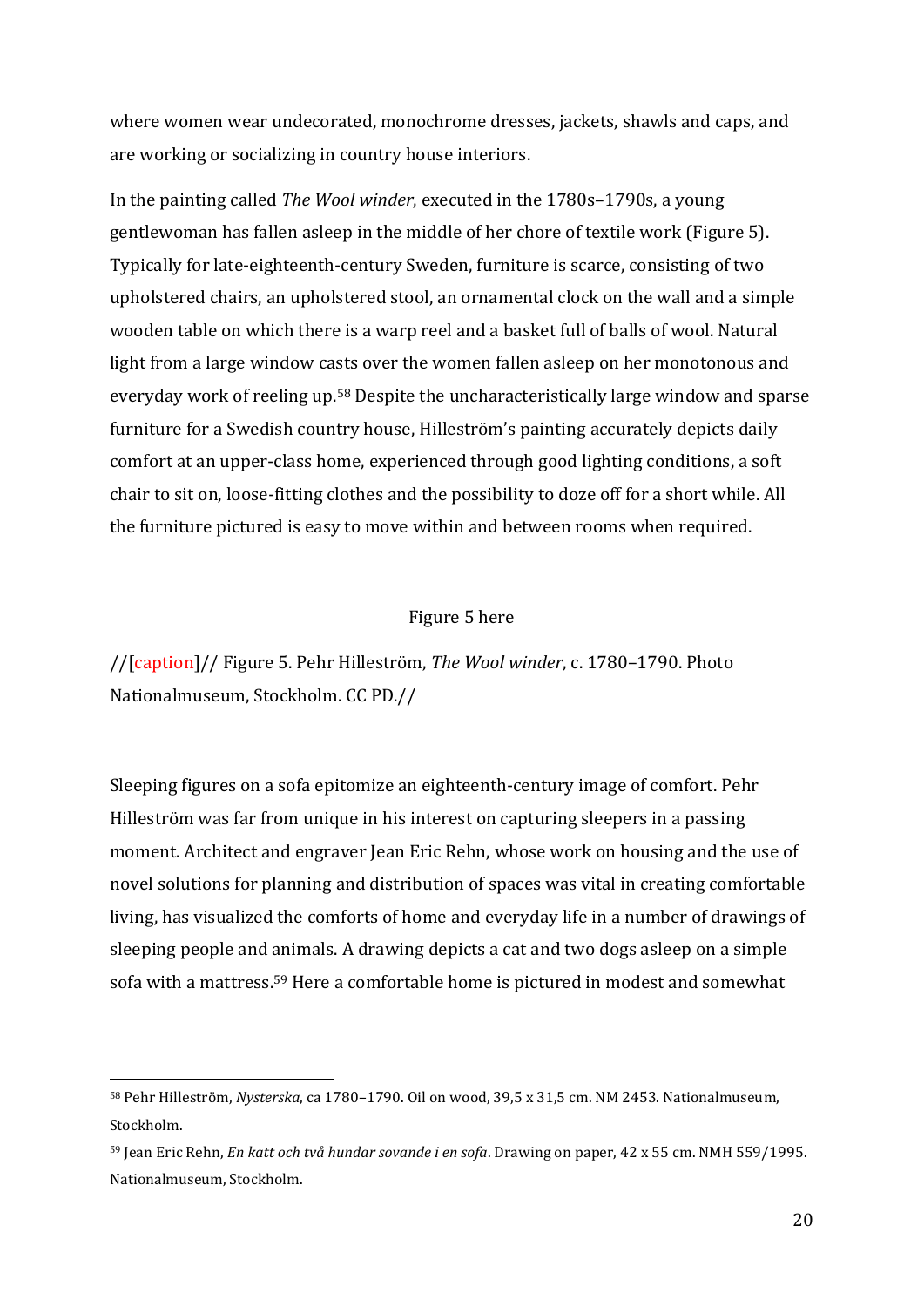shabby furniture, unpretentious paintings on the wall and a bare chest of drawers. A sense of home and comfort is attached to animals and the obviously well-used sofa.

## *Creating a comfortable home in northern climate*

In the course of the eighteenth-century, ideals of country house architecture changed in Sweden. Following French examples, architects created new arrangements of rooms including small bedchambers, dining rooms and passageways. This resulted in the greater separation of spaces for masters and servants and added privacy for the former in particular. The new spatial order also enhanced thermal comfort because small rooms were easier to heat and rooms could be closed up depending on the need for warmth. In any country house, there was at least a couple of representative rooms that were heated only occasionally, closed doors preventing the cold from spreading out. At the same time, technological innovations such as energy efficient tiled stoves and double-glazed windows added extra thermal comfort, large windows allowing also daylight to better enter and illuminate spaces.

Comfortable, easy armchairs and sofas emerged alongside the upright chairs that had been the most important representative furniture during the seventeenth century. Canopy beds, with curtains that could be drawn against the cold in winter, light in summer and for privacy, became the norm and bedrooms formed an important space for comfortable socializing, reading, writing, working or contemplating. According to eighteenth-century ideals, the apartment of the mistress of the house was larger than that of the master, and included the key social spaces such as drawing rooms and dressing rooms, all furnished with easy seating, light and movable tables, and mirrors to reflect light and enlarge the space. Alongside these changes in space and furniture, smaller objects such as comfortable and warm clothing, tea sets and books were also essential for comfortable lifestyle.

Bodily and mental comfort and discomfort were described in letters and diaries, and depicted in paintings that were hung on country house walls, amplifying the idea of comfortable home in the eyes of inhabitants and guests alike. Clearly, for those who owned and lived in several country houses, some held greater emotional resonance than others. However, the importance to the family of making a house into a comfortable